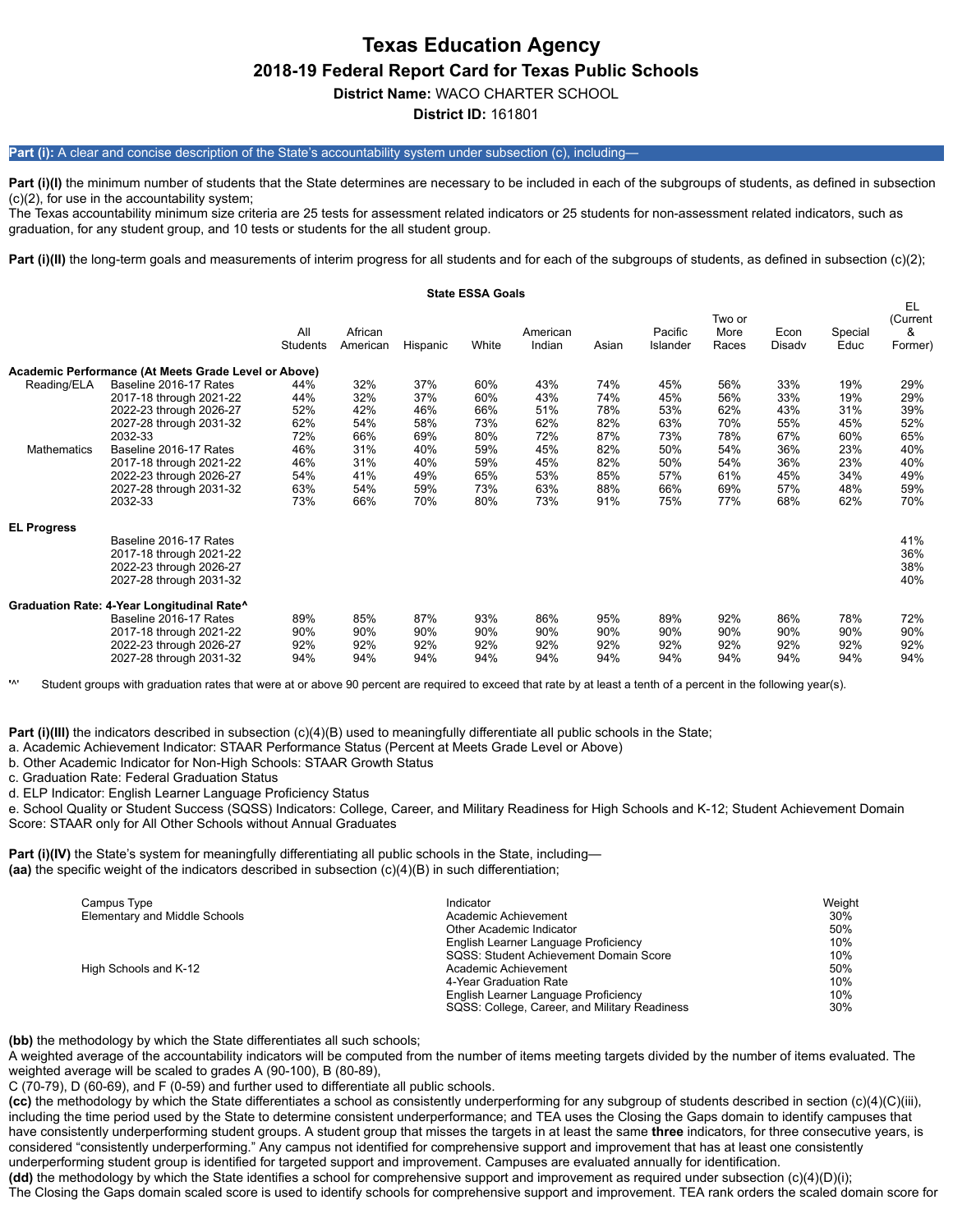all campuses. The lowest five percent of campuses that receive Title I, Part A funds are identified for comprehensive support and improvement. Additionally, if any Title I or non-Title I campus does not attain a 67 percent four-year federal graduation rate for the all students group, the campus is identified for comprehensive support and improvement. Non-Title I campuses are not eligible for comprehensive support grant funding. Any Title I campus identified for targeted support and improvement for three consecutive years for the same student group(s) is identified for comprehensive support and improvement the following school year.

Part (i)(V) the number and names of all public schools in the State identified by the State for comprehensive support and improvement under subsection (c)(4)(D) (i) or implementing targeted support and improvement plans under subsection (d)(2); and **[Comprehensive](https://tea.texas.gov/sites/default/files/comprehensive_support_2019.xlsx) Support and Improvement Schools** , **Targeted Support and Improvement Schools** and **[Additional](https://tea.texas.gov/sites/default/files/additional_targeted_support_2019.xlsx) Targeted Support Schools** [list those campuses that have been identified for comprehensive support and improvement, targeted](https://tea.texas.gov/sites/default/files/target_support_2019.xlsx) support and improvement and additional targeted support based on performance in the Closing the Gaps domain (Excel file).

Part (i)(VI) the exit criteria established by the State as required under clause (i) of subsection (d)(3)(A), including the length of years established under clause (i) (II) of such subsection.

Campuses that do not rank in the bottom five percent of the Closing the Gaps domain for two consecutive years and have increased a letter grade (for example, from F to D or from D to C) on the Closing the Gaps domain are considered as having successfully exited comprehensive support and improvement status.Campuses identified as comprehensive support and improvement based solely on a graduation rate below 67 percent must have a four-year federal graduation rate of at least 67 percent for two consecutive years to exit comprehensive support and improvement status.

To exit additional targeted support status, the student group(s) that triggered the additional targeted support status must meet the targets for the Academic Achievement component in both reading and mathematics.

## Part (ii): Student Achievement by Proficiency Level

This section provides information on student achievement on the STAAR (State of Texas Assessments of Academic Readiness) performance for mathematics, reading/ELA, and science by grade level and proficiency level for the 2018-19 school year. These results include all students tested, regardless of whether they were in the accountability subset. (CWD: children with disability; CWOD: children without disability; EL: English learner)

|                                                         |                    |            |              |            |                           |             |      |  | Two                      |            |         |            |         |                          |                          |                                                                                                                       |               |  |
|---------------------------------------------------------|--------------------|------------|--------------|------------|---------------------------|-------------|------|--|--------------------------|------------|---------|------------|---------|--------------------------|--------------------------|-----------------------------------------------------------------------------------------------------------------------|---------------|--|
|                                                         |                    |            |              |            | Afr                       |             | Amer |  | or<br>Pac More Econ Econ |            | Non     |            |         |                          |                          |                                                                                                                       | <b>Foster</b> |  |
|                                                         |                    | State      | Region<br>12 |            |                           |             |      |  |                          |            |         |            |         |                          |                          | District Amer Hispanic White Ind Asian Isl Races Disady Disady CWD CWOD EL Male Female Migrant Homeless Care Military |               |  |
|                                                         |                    |            |              |            |                           |             |      |  |                          |            |         |            |         |                          |                          |                                                                                                                       |               |  |
| <b>STAAR Percent at Approaches Grade Level or Above</b> |                    |            |              |            |                           |             |      |  |                          |            |         |            |         |                          |                          |                                                                                                                       |               |  |
| Grade 3                                                 |                    |            |              |            |                           |             |      |  |                          |            |         |            |         |                          |                          |                                                                                                                       |               |  |
| Reading                                                 | All                | 75%        | 73%          | 61%        | 71%                       | 57%         |      |  |                          | 61%        |         | 58%        |         | 71% 62%                  | 60%                      |                                                                                                                       |               |  |
|                                                         | <b>Students</b>    |            |              |            |                           |             |      |  |                          |            |         |            |         |                          |                          |                                                                                                                       |               |  |
|                                                         | <b>CWD</b>         | 49%        | 47%          | $\star$    |                           | $\star$     |      |  |                          |            |         |            |         |                          |                          |                                                                                                                       |               |  |
|                                                         | <b>CWOD</b>        | 79%        | 77%          | 58%        | 67%                       | 55%         |      |  |                          | 58%        |         | 58%        |         | 71% 58%                  | 57%                      |                                                                                                                       |               |  |
|                                                         | EL                 | 69%        | 63%          | 71%        |                           | 71%         |      |  |                          | 71%        |         | 71%        | 71%     |                          | 80%                      |                                                                                                                       |               |  |
|                                                         | Male               | 73%        | 71%          | 62%        | $\star$                   | 64%         |      |  |                          | 62%        |         | 58%        | $\star$ | 62%                      | $\sim$                   |                                                                                                                       |               |  |
|                                                         | Female 78%         |            | 76%          | 60%        | 80%                       | 50%         |      |  |                          | 60%        |         | 57%        | 80%     | $\overline{\phantom{a}}$ | 60%                      |                                                                                                                       |               |  |
| Mathematics                                             | All                | 78%        | 76%          | 43%        | 29%                       | 48%         |      |  |                          | 43%        |         | 46%        |         | 29% 54%                  | 33%                      |                                                                                                                       |               |  |
|                                                         | Students           |            |              |            |                           |             |      |  |                          |            |         |            |         |                          |                          |                                                                                                                       |               |  |
|                                                         | <b>CWD</b>         | 52%        | 49%          | $\star$    | $\star$                   | $\star$     |      |  |                          | $\star$    |         |            |         | $\star$                  | $\star$                  |                                                                                                                       |               |  |
|                                                         | <b>CWOD</b>        | 81%        | 80%          | 46%        | 33%                       | 50%         |      |  |                          | 46%        |         | 46%        |         | 29% 58%                  | 36%                      |                                                                                                                       |               |  |
|                                                         | EL.                | 75%        | 69%          | 29%        | $\blacksquare$            | 29%         |      |  |                          | 29%        |         | 29%        | 29%     |                          | 20%                      |                                                                                                                       |               |  |
|                                                         | Male               | 78%        | 76%          | 54%        | $\star$                   | 64%         |      |  |                          | 54%        |         | 58%        | $\star$ | 54%                      | ÷                        |                                                                                                                       |               |  |
|                                                         | Female 78%         |            | 76%          | 33%        | 40%                       | 30%         |      |  |                          | 33%        |         | 36%        | 20%     | $\overline{a}$           | 33%                      |                                                                                                                       |               |  |
|                                                         |                    |            |              |            |                           |             |      |  |                          |            |         |            |         |                          |                          |                                                                                                                       |               |  |
| Grade 4                                                 |                    |            |              |            |                           |             |      |  |                          |            |         |            |         |                          |                          |                                                                                                                       |               |  |
| Reading                                                 | All                | 74%        | 70%          | 65%        | 71%                       | 64%         |      |  |                          | 65%        |         | 67%        |         | 43% 75%                  | 58%                      |                                                                                                                       |               |  |
|                                                         | Students           |            |              |            |                           |             |      |  |                          |            |         |            |         |                          |                          |                                                                                                                       |               |  |
|                                                         | <b>CWD</b>         | 44%        | 39%          | $\star$    |                           | $\star$     |      |  |                          | $\star$    |         |            |         |                          | $\star$                  |                                                                                                                       |               |  |
|                                                         | <b>CWOD</b>        | 78%        | 74%          | 67%        | 71%                       | 65%         |      |  |                          | 67%        |         | 67%        |         | 43% 75%                  | 60%                      |                                                                                                                       |               |  |
|                                                         | EL                 | 64%        | 57%          | 43%        | $\overline{\phantom{a}}$  | 43%         |      |  |                          | 43%        |         | 43%        | 43%     |                          |                          |                                                                                                                       |               |  |
|                                                         | Male               | 71%        | 67%          | 75%        | $\star$                   | 78%         |      |  |                          | 75%        | L.      | 75%        | $\ast$  | 75%                      | ÷                        |                                                                                                                       |               |  |
|                                                         | Female 77%         |            | 72%          | 58%        | $\star$                   | 54%         |      |  |                          | 58%        | ÷.      | 60%        | $\star$ |                          | 58%                      |                                                                                                                       |               |  |
|                                                         |                    |            |              |            |                           |             |      |  |                          |            |         |            |         |                          |                          |                                                                                                                       |               |  |
| Mathematics                                             | All                | 74%        | 70%          | 68%        | 43%                       | 77%         |      |  |                          | 68%        |         | 74%        |         | 57% 92%                  | 53%                      |                                                                                                                       |               |  |
|                                                         | Students           |            |              | $\star$    | ÷                         | $\star$     |      |  |                          |            |         |            |         |                          | $\star$                  |                                                                                                                       |               |  |
|                                                         | <b>CWD</b>         | 46%        | 42%          |            |                           |             |      |  |                          |            |         |            |         |                          |                          |                                                                                                                       |               |  |
|                                                         | <b>CWOD</b><br>EL  | 78%<br>69% | 74%<br>62%   | 74%<br>57% | 43%                       | 85%         |      |  |                          | 74%<br>57% | L,      | 74%<br>57% | 57%     | 57% 92%<br>*             | 60%                      |                                                                                                                       |               |  |
|                                                         |                    | 74%        |              |            | $\blacksquare$<br>$\star$ | 57%         |      |  |                          | 92%        |         | 92%        | $\ast$  | 92%                      | $\overline{\phantom{a}}$ |                                                                                                                       |               |  |
|                                                         | Male<br>Female 74% |            | 70%<br>70%   | 92%<br>53% | $\star$                   | 100%<br>62% |      |  |                          | 53%        |         | 60%        | $\star$ |                          | 53%                      |                                                                                                                       |               |  |
|                                                         |                    |            |              |            |                           |             |      |  |                          |            |         |            |         |                          |                          |                                                                                                                       |               |  |
| Grade 5                                                 |                    |            |              |            |                           |             |      |  |                          |            |         |            |         |                          |                          |                                                                                                                       |               |  |
| Reading                                                 | All                | 86%        | 85%          | 81%        | 75%                       | 88%         |      |  |                          | 84%        |         | 87%        |         | 60% 88%                  | 70%                      |                                                                                                                       |               |  |
|                                                         | <b>Students</b>    |            |              |            |                           |             |      |  |                          |            |         |            |         |                          |                          |                                                                                                                       |               |  |
|                                                         | <b>CWD</b>         | 55%        | 55%          | $\star$    | $\star$                   | $\star$     |      |  |                          |            |         |            |         |                          |                          |                                                                                                                       |               |  |
|                                                         | <b>CWOD</b>        | 89%        | 89%          | 87%        | 100%                      | 87%         |      |  |                          | 91%        |         | 87%        |         | 60% 93%                  | 78%                      |                                                                                                                       |               |  |
|                                                         | EL                 | 77%        | 76%          | 60%        |                           | $\star$     |      |  |                          | 60%        |         | 60%        | 60%     | ×                        |                          |                                                                                                                       |               |  |
|                                                         | Male               | 83%        | 83%          | 88%        | 80%                       | 90%         |      |  |                          | 88%        |         | 93%        | $\star$ | 88%                      |                          |                                                                                                                       |               |  |
|                                                         | Female 88%         |            | 87%          | 70%        |                           | 83%         |      |  |                          | 78%        | $\star$ | 78%        | $\star$ | $\overline{a}$           | 70%                      |                                                                                                                       |               |  |
|                                                         |                    |            |              |            |                           |             |      |  |                          |            |         |            |         |                          |                          |                                                                                                                       |               |  |
| Mathematics                                             | All                | 89%        | 88%          | 77%        | 63%                       | 88%         |      |  |                          | 80%        |         | 87%        |         | 80% 81%                  | 70%                      |                                                                                                                       |               |  |
|                                                         | <b>Students</b>    |            |              |            |                           |             |      |  |                          |            |         |            |         |                          |                          |                                                                                                                       |               |  |
|                                                         | <b>CWD</b>         | 68%        | 66%          | $\star$    | $\star$                   | $\star$     |      |  |                          |            |         |            |         |                          |                          |                                                                                                                       |               |  |
|                                                         | <b>CWOD</b>        | 92%        | 91%          | 87%        | 83%                       | 93%         |      |  |                          | 91%        | $\star$ | 87%        |         | 80% 93%                  | 78%                      |                                                                                                                       |               |  |
|                                                         | EL.                | 85%        | 84%          | 80%        |                           | $\star$     |      |  |                          | 80%        |         | 80%        | 80%     |                          |                          |                                                                                                                       |               |  |
|                                                         | Male               | 88%        | 88%          | 81%        | 60%                       | 90%         |      |  |                          | 81%        |         | 93%        | $\ast$  | 81%                      |                          |                                                                                                                       |               |  |
|                                                         | Female 90%         |            | 89%          | 70%        |                           | 83%         |      |  |                          | 78%        |         | 78%        |         |                          | 70%                      |                                                                                                                       |               |  |
|                                                         |                    |            |              |            |                           |             |      |  |                          |            |         |            |         |                          |                          |                                                                                                                       |               |  |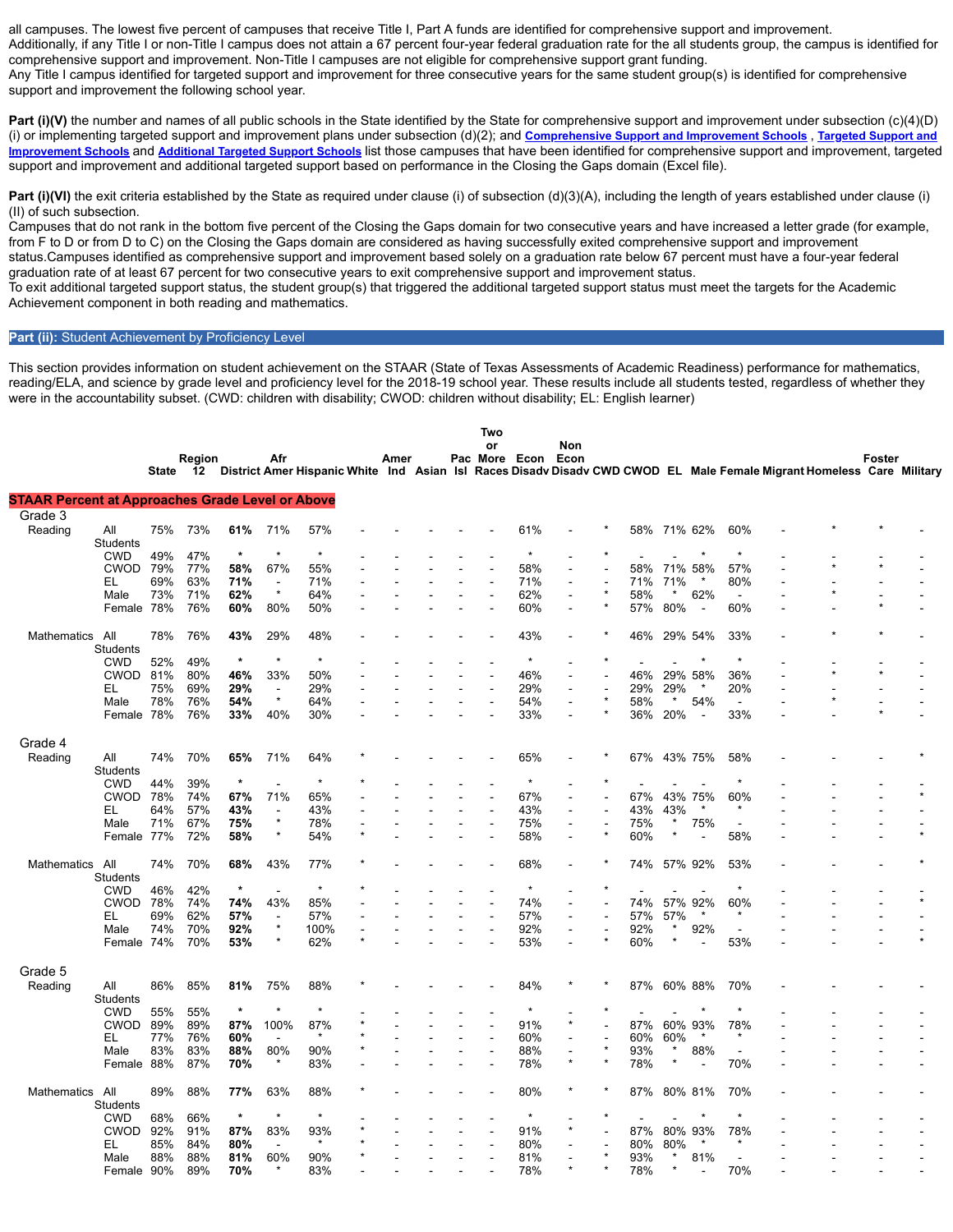|                                                    |                           |              |            |                |                                     |                |      |  | Two            |                |                |         |                                 |                     |                       |                                 |                                                                                                                       |         |  |
|----------------------------------------------------|---------------------------|--------------|------------|----------------|-------------------------------------|----------------|------|--|----------------|----------------|----------------|---------|---------------------------------|---------------------|-----------------------|---------------------------------|-----------------------------------------------------------------------------------------------------------------------|---------|--|
|                                                    |                           |              | Region     |                | Afr                                 |                | Amer |  | or<br>Pac More | Econ           | Non<br>Econ    |         |                                 |                     |                       |                                 |                                                                                                                       | Foster  |  |
|                                                    |                           | <b>State</b> | -12        |                |                                     |                |      |  |                |                |                |         |                                 |                     |                       |                                 | District Amer Hispanic White Ind Asian Isl Races Disady Disady CWD CWOD EL Male Female Migrant Homeless Care Military |         |  |
| Science                                            | All<br>Students           | 74%          | 70%        | 52%            | 38%                                 | 56%            |      |  |                | 52%            |                |         | 59%                             | 40% 63%             |                       | 33%                             |                                                                                                                       |         |  |
|                                                    | <b>CWD</b>                | 45%          | 42%        | $\star$        | $\ast$                              | $\ast$         |      |  |                |                |                |         |                                 |                     | $\star$               | $\star$                         |                                                                                                                       |         |  |
|                                                    | <b>CWOD</b>               | 77%          | 74%        | 59%            | 50%                                 | 60%            |      |  |                | 59%            |                |         | 59%                             |                     | 40% 71%               | 38%                             |                                                                                                                       |         |  |
|                                                    | EL<br>Male                | 60%<br>74%   | 56%<br>72% | 40%<br>63%     | $\sim$<br>60%                       | $\star$<br>60% |      |  |                | 40%<br>63%     |                |         | 40%<br>71%                      | 40%<br>$\pmb{\ast}$ | $\ast$<br>63%         | $\ast$<br>$\overline{a}$        |                                                                                                                       |         |  |
|                                                    | Female                    | 73%          | 69%        | 33%            |                                     | 50%            |      |  |                | 33%            |                |         | 38%                             | $\star$             |                       | 33%                             |                                                                                                                       |         |  |
|                                                    |                           |              |            |                |                                     |                |      |  |                |                |                |         |                                 |                     |                       |                                 |                                                                                                                       |         |  |
|                                                    |                           |              |            |                |                                     |                |      |  |                |                |                |         |                                 |                     |                       |                                 |                                                                                                                       |         |  |
| <b>STAAR Percent at Meets Grade Level or Above</b> |                           |              |            |                |                                     |                |      |  |                |                |                |         |                                 |                     |                       |                                 |                                                                                                                       |         |  |
| Grade 3<br>Reading                                 | All                       | 44%          | 40%        | 14%            | 14%                                 | 14%            |      |  |                | 14%            |                |         | 15%                             |                     | 14% 15%               | 13%                             |                                                                                                                       |         |  |
|                                                    | Students                  |              |            |                |                                     |                |      |  |                |                |                |         |                                 |                     |                       |                                 |                                                                                                                       |         |  |
|                                                    | <b>CWD</b>                | 26%          | 25%        | $\star$        | $\star$                             | $\ast$         |      |  |                |                |                |         |                                 |                     |                       |                                 |                                                                                                                       |         |  |
|                                                    | CWOD<br>EL                | 46%<br>35%   | 42%<br>27% | 15%<br>14%     | 17%<br>$\overline{\phantom{a}}$     | 15%<br>14%     |      |  |                | 15%<br>14%     |                |         | 15%<br>14%                      | 14%<br>14%          | 17%<br>$\ast$         | 14%<br>20%                      |                                                                                                                       |         |  |
|                                                    | Male                      | 41%          | 38%        | 15%            | $\star$                             | 18%            |      |  |                | 15%            | $\blacksquare$ |         | 17%                             |                     | 15%                   | $\blacksquare$                  |                                                                                                                       |         |  |
|                                                    | Female 47%                |              | 43%        | 13%            | 20%                                 | 10%            |      |  |                | 13%            |                |         | 14%                             | 20%                 | $\blacksquare$        | 13%                             |                                                                                                                       |         |  |
| Mathematics                                        | All                       | 48%          | 45%        | 18%            | 0%                                  | 24%            |      |  |                | 18%            |                |         | 19%                             | 14% 38%             |                       | 0%                              |                                                                                                                       |         |  |
|                                                    | Students                  |              |            |                |                                     |                |      |  |                |                |                |         |                                 |                     |                       |                                 |                                                                                                                       |         |  |
|                                                    | <b>CWD</b>                | 30%          | 27%        | $\star$        | $^\star$                            | $\star$        |      |  |                | $\ast$         |                |         |                                 |                     | $\star$               | $\star$                         |                                                                                                                       |         |  |
|                                                    | <b>CWOD</b><br>EL         | 50%<br>41%   | 47%<br>35% | 19%<br>14%     | 0%                                  | 25%<br>14%     |      |  |                | 19%<br>14%     |                |         | 19%<br>14%                      | 14% 42%<br>14%      | $\ast$                | 0%<br>0%                        |                                                                                                                       |         |  |
|                                                    | Male                      | 49%          | 46%        | 38%            | $\blacksquare$<br>$\star$           | 45%            |      |  |                | 38%            |                |         | 42%                             | $\pmb{\ast}$        | 38%                   | $\sim$                          |                                                                                                                       |         |  |
|                                                    | Female 46%                |              | 43%        | 0%             | 0%                                  | 0%             |      |  |                | 0%             |                |         | 0%                              | 0%                  |                       | 0%                              |                                                                                                                       | $\star$ |  |
|                                                    |                           |              |            |                |                                     |                |      |  |                |                |                |         |                                 |                     |                       |                                 |                                                                                                                       |         |  |
| Grade 4                                            |                           |              |            |                |                                     |                |      |  |                |                |                |         |                                 |                     |                       |                                 |                                                                                                                       |         |  |
| Reading                                            | All<br>Students           | 43%          | 38%        | 29%            | 43%                                 | 23%            |      |  |                | 29%            |                |         | 30%                             |                     | 14% 33%               | 26%                             |                                                                                                                       |         |  |
|                                                    | <b>CWD</b>                | 24%          | 21%        | $\star$        | $\blacksquare$                      | $\ast$         |      |  |                | $\ast$         |                |         |                                 |                     |                       | $\star$                         |                                                                                                                       |         |  |
|                                                    | <b>CWOD</b>               | 46%          | 40%        | 30%            | 43%                                 | 25%            |      |  |                | 30%            |                |         | 30%                             |                     | 14% 33%               | 27%                             |                                                                                                                       |         |  |
|                                                    | EL<br>Male                | 30%<br>41%   | 22%<br>35% | 14%<br>33%     | $\blacksquare$<br>$\star$           | 14%<br>33%     |      |  |                | 14%<br>33%     |                |         | 14%<br>33%                      | 14%<br>$\star$      | 33%                   |                                 |                                                                                                                       |         |  |
|                                                    | Female 46%                |              | 40%        | 26%            | ×                                   | 15%            |      |  |                | 26%            |                |         | 27%                             | $\ast$              |                       | 26%                             |                                                                                                                       |         |  |
|                                                    |                           |              |            |                |                                     |                |      |  |                |                |                |         |                                 |                     |                       |                                 |                                                                                                                       |         |  |
| Mathematics                                        | All<br>Students           | 46%          | 42%        | 29%            | 14%                                 | 32%            |      |  |                | 29%            |                |         | 30%                             |                     | 29% 42%               | 21%                             |                                                                                                                       |         |  |
|                                                    | <b>CWD</b>                | 27%          | 25%        | $\star$        | $\blacksquare$                      | $\ast$         |      |  |                | $\ast$         |                |         |                                 |                     |                       |                                 |                                                                                                                       |         |  |
|                                                    | <b>CWOD</b>               | 49%          | 44%        | 30%            | 14%                                 | 35%            |      |  |                | 30%            |                |         | 30%                             |                     | 29% 42%               | 20%                             |                                                                                                                       |         |  |
|                                                    | EL                        | 39%          | 32%        | 29%            | $\overline{\phantom{a}}$<br>$\star$ | 29%            |      |  |                | 29%            |                |         | 29%                             | 29%<br>$\ast$       | $\ast$                | $\star$                         |                                                                                                                       |         |  |
|                                                    | Male<br>Female            | 48%<br>45%   | 44%<br>40% | 42%<br>21%     | $\star$                             | 56%<br>15%     |      |  |                | 42%<br>21%     |                |         | 42%<br>20%                      | $\star$             | 42%                   | $\overline{a}$<br>21%           |                                                                                                                       |         |  |
|                                                    |                           |              |            |                |                                     |                |      |  |                |                |                |         |                                 |                     |                       |                                 |                                                                                                                       |         |  |
| Grade 5                                            |                           |              |            |                |                                     |                |      |  |                |                |                |         |                                 |                     |                       |                                 |                                                                                                                       |         |  |
| Reading                                            | All<br><b>Students</b>    | 53%          | 49%        | 50%            | 25%                                 | 63%            |      |  |                | 52%            |                |         | 57%                             | 40% 56%             |                       | 40%                             |                                                                                                                       |         |  |
|                                                    | <b>CWD</b>                | 27%          | 26%        |                |                                     |                |      |  |                |                |                |         |                                 |                     |                       |                                 |                                                                                                                       |         |  |
|                                                    | CWOD                      | 56%          | 52%        | 57%            | 33%                                 | 67%            |      |  |                | 59%            |                |         | 57%                             | 40% 64%             |                       | 44%                             |                                                                                                                       |         |  |
|                                                    | EL                        | 36%          | 29%        | 40%            | $\overline{\phantom{a}}$            | $\ast$         |      |  |                | 40%            |                |         | 40%                             | 40%<br>$\star$      | $\ast$                | $\ast$                          |                                                                                                                       |         |  |
|                                                    | Male<br>Female 56%        | 50%          | 46%<br>51% | 56%<br>40%     | 20%<br>$\star$                      | 70%<br>50%     |      |  |                | 56%<br>44%     | $\star$        | $\star$ | 64%<br>44%                      | $\star$             | 56%<br>$\blacksquare$ | $\overline{\phantom{a}}$<br>40% |                                                                                                                       |         |  |
|                                                    |                           |              |            |                |                                     |                |      |  |                |                |                |         |                                 |                     |                       |                                 |                                                                                                                       |         |  |
| Mathematics All                                    |                           | 57%          | 52%        | 38%            | 25%                                 | 50%            |      |  |                | 40%            |                |         | 43%                             | 20% 44%             |                       | 30%                             |                                                                                                                       |         |  |
|                                                    | Students<br><b>CWD</b>    | 31%          | 29%        | $\star$        | $\star$                             | $\star$        |      |  |                | $\star$        |                | ×       | $\blacksquare$                  |                     | ×                     | $\ast$                          |                                                                                                                       |         |  |
|                                                    | CWOD 60%                  |              | 56%        | 43%            | 33%                                 | 53%            |      |  |                | 45%            |                |         | 43%                             | 20% 50%             |                       | 33%                             |                                                                                                                       |         |  |
|                                                    | EL.                       | 46%          | 39%        | 20%            |                                     |                |      |  |                | 20%            |                |         | 20%                             | 20%                 |                       | $\star$                         |                                                                                                                       |         |  |
|                                                    | Male                      | 56%          | 52%        | 44%            | 40%<br>$\ast$                       | 50%            |      |  |                | 44%            |                | $\star$ | 50%<br>33%                      | $\star$<br>$\ast$   | 44%                   | $\overline{\phantom{a}}$<br>30% |                                                                                                                       |         |  |
|                                                    | Female 57%                |              | 52%        | 30%            |                                     | 50%            |      |  |                | 33%            |                |         |                                 |                     |                       |                                 |                                                                                                                       |         |  |
| Science                                            | All                       | 48%          | 43%        | 12%            | 0%                                  | 19%            |      |  |                | 12%            |                |         | 14%                             |                     | 0% 19%                | 0%                              |                                                                                                                       |         |  |
|                                                    | Students                  |              |            |                | $\star$                             | $\star$        |      |  |                | $\ast$         |                |         |                                 |                     | $\star$               | $\ast$                          |                                                                                                                       |         |  |
|                                                    | <b>CWD</b><br><b>CWOD</b> | 27%<br>50%   | 25%<br>46% | $\star$<br>14% | 0%                                  | 20%            |      |  |                | 14%            |                |         | $\overline{\phantom{a}}$<br>14% | 0%                  | 21%                   | 0%                              |                                                                                                                       |         |  |
|                                                    | EL.                       | 31%          | 24%        | 0%             | $\blacksquare$                      | $\ast$         |      |  |                | 0%             |                |         | 0%                              | 0%                  | $\ast$                | $\ast$                          |                                                                                                                       |         |  |
|                                                    | Male                      | 50%          | 46%        | 19%            | 0%                                  | 30%            |      |  |                | 19%            |                |         | 21%                             | $\star$             | 19%                   | $\overline{\phantom{a}}$        |                                                                                                                       |         |  |
|                                                    | Female 45%                |              | 40%        | 0%             | $\ast$                              | 0%             |      |  |                | 0%             |                |         | 0%                              | $\star$             |                       | 0%                              |                                                                                                                       |         |  |
|                                                    |                           |              |            |                |                                     |                |      |  |                |                |                |         |                                 |                     |                       |                                 |                                                                                                                       |         |  |
| <b>STAAR Percent at Masters Grade Level</b>        |                           |              |            |                |                                     |                |      |  |                |                |                |         |                                 |                     |                       |                                 |                                                                                                                       |         |  |
| Grade 3                                            |                           |              |            |                |                                     |                |      |  |                |                |                |         |                                 |                     |                       |                                 |                                                                                                                       |         |  |
| Reading                                            | aii                       | 27%          | 24%        | 7%             | 0%                                  | 10%            |      |  |                | 7%             |                |         | 8%                              | 14% 8%              |                       | 7%                              |                                                                                                                       |         |  |
|                                                    | Students                  |              |            | $\star$        | $\star$                             | $\ast$         |      |  |                |                |                |         |                                 |                     |                       | $\ast$                          |                                                                                                                       |         |  |
|                                                    | <b>CWD</b><br>CWOD 29%    | 10%          | 9%<br>26%  | 8%             | 0%                                  | 10%            |      |  |                | 8%             |                |         | $\overline{\phantom{a}}$<br>8%  | 14%                 | 8%                    | 7%                              |                                                                                                                       |         |  |
|                                                    | EL.                       | 19%          | 13%        | 14%            | $\blacksquare$                      | 14%            |      |  |                | 14%            |                |         | 14%                             | 14%                 | $\ast$                | 20%                             |                                                                                                                       |         |  |
|                                                    | Male                      | 24%          | 21%        | 8%             | $\star$                             | 9%             |      |  |                | 8%             |                |         | 8%                              | ×                   | 8%                    | $\blacksquare$                  |                                                                                                                       |         |  |
|                                                    | Female 29%                |              | 26%        | 7%             | 0%                                  | 10%            |      |  |                | 7%             |                |         | 7%                              | 20%                 | $\sim$                | 7%                              |                                                                                                                       |         |  |
| Mathematics All                                    |                           | 24%          | 21%        | 11%            | 0%                                  | 14%            |      |  |                | 11%            |                |         | 12%                             |                     | 0% 23%                | 0%                              |                                                                                                                       |         |  |
|                                                    | Students                  |              |            |                |                                     |                |      |  |                |                |                |         |                                 |                     |                       |                                 |                                                                                                                       |         |  |
|                                                    | <b>CWD</b><br>CWOD 25%    | 12%          | 11%<br>22% | $\star$<br>12% | $\star$<br>0%                       | $\star$<br>15% |      |  |                | $\star$<br>12% |                |         | 12%                             |                     | $\star$<br>0% 25%     | $\star$<br>0%                   |                                                                                                                       |         |  |
|                                                    |                           |              |            |                |                                     |                |      |  |                |                |                |         |                                 |                     |                       |                                 |                                                                                                                       |         |  |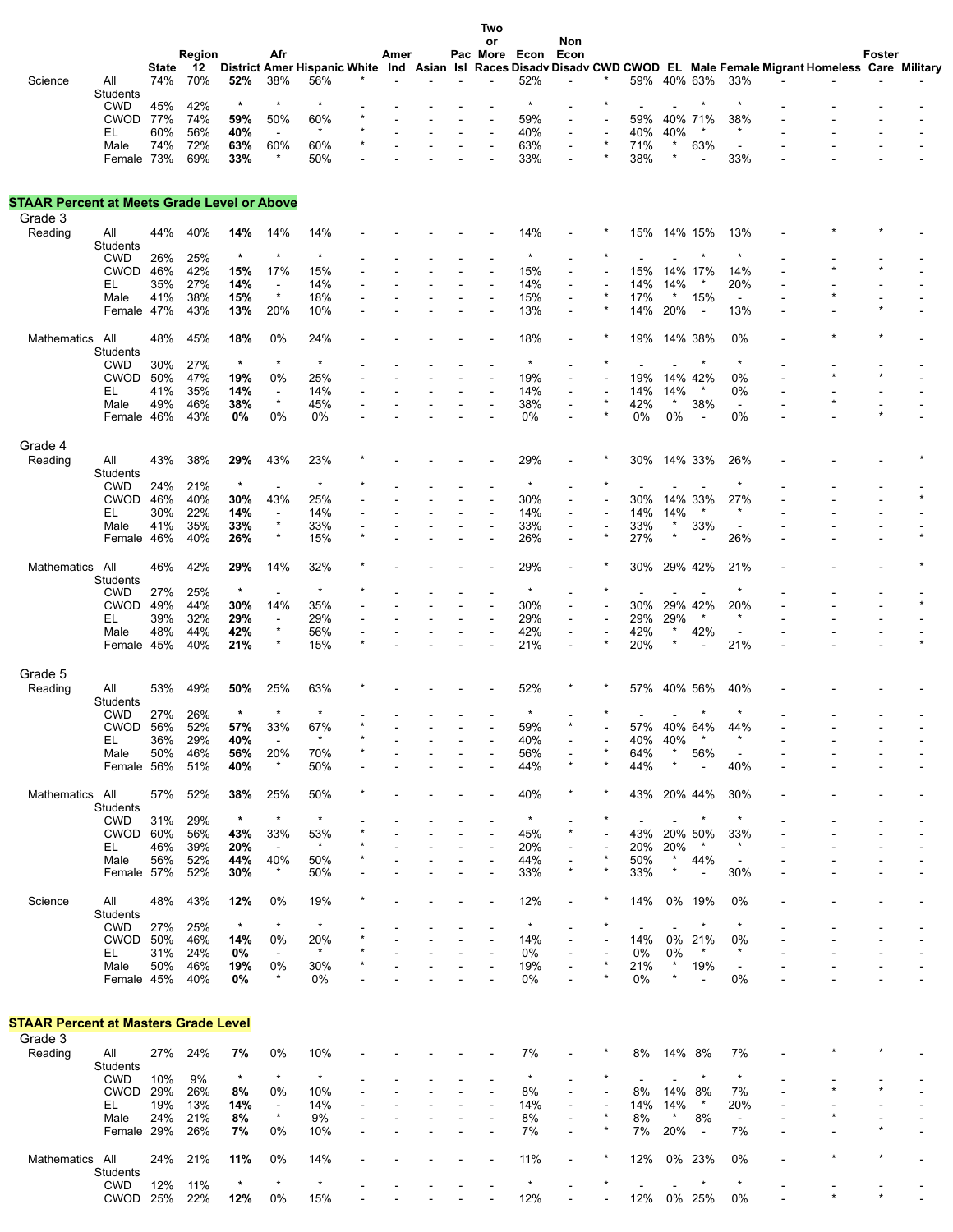|                                                         |                 |              |            |         |                          |               |     |      |  | ט אי<br>or     |                    | Non            |                          |                |                   |                |                          |                                                                                                                       |        |         |
|---------------------------------------------------------|-----------------|--------------|------------|---------|--------------------------|---------------|-----|------|--|----------------|--------------------|----------------|--------------------------|----------------|-------------------|----------------|--------------------------|-----------------------------------------------------------------------------------------------------------------------|--------|---------|
|                                                         |                 |              | Region     |         | Afr                      |               |     | Amer |  |                | Pac More Econ Econ |                |                          |                |                   |                |                          |                                                                                                                       | Foster |         |
|                                                         |                 | <b>State</b> | 12         |         |                          |               |     |      |  |                |                    |                |                          |                |                   |                |                          | District Amer Hispanic White Ind Asian Isl Races Disadv Disadv CWD CWOD EL Male Female Migrant Homeless Care Military |        |         |
|                                                         | EL.             | 18%          | 14%        | 0%      | $\overline{a}$           | 0%            |     |      |  |                | 0%                 |                |                          | 0%             | 0%                |                | 0%                       |                                                                                                                       |        |         |
|                                                         | Male            | 26%          | 23%        | 23%     | $\star$                  | 27%           |     |      |  |                | 23%                |                |                          | 25%            | $\ast$            | 23%            | $\blacksquare$           |                                                                                                                       |        |         |
|                                                         | Female 22%      |              | 19%        | 0%      | 0%                       | 0%            |     |      |  |                | 0%                 |                |                          | 0%             | 0%                | $\blacksquare$ | 0%                       |                                                                                                                       |        |         |
|                                                         |                 |              |            |         |                          |               |     |      |  |                |                    |                |                          |                |                   |                |                          |                                                                                                                       |        |         |
| Grade 4                                                 |                 |              |            |         |                          |               |     |      |  |                |                    |                |                          |                |                   |                |                          |                                                                                                                       |        |         |
| Reading                                                 | All             | 21%          | 18%        | 10%     | 0%                       | 14%           |     |      |  |                | 10%                |                |                          | 11%            | 14% 17%           |                | 5%                       |                                                                                                                       |        |         |
|                                                         | Students        |              |            |         |                          |               |     |      |  |                |                    |                |                          |                |                   |                |                          |                                                                                                                       |        |         |
|                                                         | <b>CWD</b>      | 8%           | 8%         | $\star$ | $\blacksquare$           | *             |     |      |  |                |                    |                |                          |                |                   |                | $\ast$                   |                                                                                                                       |        |         |
|                                                         | CWOD 23%        |              | 19%        | 11%     | 0%                       | 15%           |     |      |  |                | 11%                |                |                          | 11%            | 14%               | 17%            | 7%                       |                                                                                                                       |        |         |
|                                                         | EL              | 12%          | 8%         | 14%     | $\sim$                   | 14%           |     |      |  |                | 14%                |                |                          | 14%            | 14%               | $\ast$         | $\ast$                   |                                                                                                                       |        |         |
|                                                         | Male            | 20%          | 16%        | 17%     | $\star$                  | 22%           |     |      |  |                | 17%                |                |                          | 17%            | $^\ast$           | 17%            | $\overline{\phantom{a}}$ |                                                                                                                       |        |         |
|                                                         | Female 23%      |              | 19%        | 5%      | $\star$                  | 8%            |     |      |  |                | 5%                 |                |                          | 7%             |                   |                | 5%                       |                                                                                                                       |        |         |
|                                                         |                 |              |            |         |                          |               |     |      |  |                |                    |                |                          |                |                   |                |                          |                                                                                                                       |        |         |
| Mathematics                                             | All             | 27%          | 24%        | 16%     | 14%                      | 18%           |     |      |  |                | 16%                |                |                          | 19%            |                   | 14% 33%        | 5%                       |                                                                                                                       |        |         |
|                                                         | Students        |              |            |         |                          |               |     |      |  |                |                    |                |                          |                |                   |                |                          |                                                                                                                       |        |         |
|                                                         | <b>CWD</b>      | 13%          | 11%        | $\star$ | $\blacksquare$           | $\star$       |     |      |  |                | $\ast$             |                |                          |                |                   |                | $\star$                  |                                                                                                                       |        |         |
|                                                         | CWOD            | 29%          | 25%        | 19%     | 14%                      | 20%           |     |      |  |                | 19%                |                |                          | 19%            | 14%               | 33%            | 7%                       |                                                                                                                       |        | $\star$ |
|                                                         | EL              | 20%          | 16%        | 14%     |                          | 14%           |     |      |  |                | 14%                |                |                          | 14%            | 14%               |                | $\ast$                   |                                                                                                                       |        |         |
|                                                         | Male            | 29%          | 25%        | 33%     | $^\ast$                  | 44%           |     |      |  |                | 33%                |                | $\star$                  | 33%            | $\ast$            | 33%            | $\overline{\phantom{a}}$ |                                                                                                                       |        |         |
|                                                         | Female 25%      |              | 22%        | 5%      | $\star$                  | 0%            |     |      |  |                | 5%                 |                |                          | 7%             | $\star$           |                | 5%                       |                                                                                                                       |        | $\star$ |
|                                                         |                 |              |            |         |                          |               |     |      |  |                |                    |                |                          |                |                   |                |                          |                                                                                                                       |        |         |
| Grade 5                                                 |                 |              |            |         |                          |               |     |      |  |                |                    |                |                          |                |                   |                |                          |                                                                                                                       |        |         |
| Reading                                                 | All             | 29%          | 25%        | 15%     | 13%                      | 13%           |     |      |  |                | 16%                |                |                          | 17%            | 20% 25%           |                | 0%                       |                                                                                                                       |        |         |
|                                                         | Students        |              |            |         |                          |               |     |      |  |                |                    |                |                          |                |                   |                |                          |                                                                                                                       |        |         |
|                                                         | <b>CWD</b>      | 9%           | 9%         | $\star$ | $\star$                  | $\star$       |     |      |  |                |                    |                |                          |                |                   |                | $\ast$                   |                                                                                                                       |        |         |
|                                                         | CWOD            | 31%          | 27%        | 17%     | 17%                      | 13%           |     |      |  |                | 18%                |                |                          | 17%            | 20% 29%           |                | 0%                       |                                                                                                                       |        |         |
|                                                         | EL              | 14%          | 10%        | 20%     | $\overline{\phantom{a}}$ | $\star$       |     |      |  |                | 20%                |                |                          | 20%            | 20%               |                | $\ast$                   |                                                                                                                       |        |         |
|                                                         | Male            | 26%          | 23%        | 25%     | 20%<br>$\star$           | 20%           |     |      |  | $\overline{a}$ | 25%                | $\blacksquare$ |                          | 29%            | $\ast$<br>$\star$ | 25%            | $\overline{\phantom{a}}$ |                                                                                                                       |        |         |
|                                                         | Female 31%      |              | 27%        | 0%      |                          | 0%            |     |      |  |                | 0%                 |                |                          | 0%             |                   |                | 0%                       |                                                                                                                       |        |         |
|                                                         |                 |              |            |         |                          |               |     |      |  |                |                    |                |                          |                |                   |                |                          |                                                                                                                       |        |         |
| Mathematics                                             | All             | 36%          | 31%        | 8%      | 0%                       | 13%           |     |      |  |                | 8%                 |                |                          | 9%             |                   | 0% 13%         | 0%                       |                                                                                                                       |        |         |
|                                                         | Students        |              |            |         | $\star$                  | $\ast$        |     |      |  |                |                    |                |                          |                |                   |                | $\ast$                   |                                                                                                                       |        |         |
|                                                         | <b>CWD</b>      | 14%          | 14%        | $\star$ |                          |               |     |      |  |                |                    |                |                          | $\blacksquare$ |                   |                |                          |                                                                                                                       |        |         |
|                                                         | <b>CWOD</b>     | 38%          | 33%        | 9%      | 0%                       | 13%<br>$\ast$ |     |      |  |                | 9%                 |                |                          | 9%             | 0%                | 14%<br>$\ast$  | 0%<br>$\ast$             |                                                                                                                       |        |         |
|                                                         | EL              | 24%          | 20%        | 0%      | $\blacksquare$           |               |     |      |  |                | 0%                 |                |                          | 0%             | 0%<br>$\ast$      |                |                          |                                                                                                                       |        |         |
|                                                         | Male            | 36%          | 32%<br>30% | 13%     | 0%<br>$\star$            | 20%<br>0%     |     |      |  |                | 13%<br>0%          |                | $\star$                  | 14%<br>0%      | $\star$           | 13%            | $\blacksquare$<br>0%     |                                                                                                                       |        |         |
|                                                         | Female 35%      |              |            | 0%      |                          |               |     |      |  |                |                    |                |                          |                |                   |                |                          |                                                                                                                       |        |         |
|                                                         |                 |              |            |         |                          |               |     |      |  |                |                    |                |                          |                |                   |                |                          |                                                                                                                       |        |         |
| Science                                                 | All<br>Students | 23%          | 20%        | 8%      | 0%                       | 13%           |     |      |  |                | 8%                 |                |                          | 9%             | 0%                | 13%            | 0%                       |                                                                                                                       |        |         |
|                                                         | <b>CWD</b>      | 11%          | 11%        | $\star$ | $\star$                  | $\star$       |     |      |  |                | $\ast$             |                |                          | $\overline{a}$ |                   |                | $\ast$                   |                                                                                                                       |        |         |
|                                                         | <b>CWOD</b>     | 25%          | 21%        | 9%      | 0%                       | 13%           |     |      |  |                | 9%                 |                |                          | 9%             | 0%                | 14%            | 0%                       |                                                                                                                       |        |         |
|                                                         | EL              | 11%          | 9%         | 0%      | $\blacksquare$           | $\star$       |     |      |  |                | 0%                 |                |                          | $0\%$          | 0%                |                | $\ast$                   |                                                                                                                       |        |         |
|                                                         | Male            | 25%          | 22%        | 13%     | 0%                       | 20%           |     |      |  |                | 13%                |                | $\star$                  | 14%            | $\star$           | 13%            |                          |                                                                                                                       |        |         |
|                                                         | Female 21%      |              | 18%        | 0%      | $\star$                  | 0%            |     |      |  |                | 0%                 |                |                          | 0%             | $\star$           |                | 0%                       |                                                                                                                       |        |         |
|                                                         |                 |              |            |         |                          |               |     |      |  |                |                    |                |                          |                |                   |                |                          |                                                                                                                       |        |         |
|                                                         |                 |              |            |         |                          |               |     |      |  |                |                    |                |                          |                |                   |                |                          |                                                                                                                       |        |         |
| <b>STAAR Percent at Approaches Grade Level or Above</b> |                 |              |            |         |                          |               |     |      |  |                |                    |                |                          |                |                   |                |                          |                                                                                                                       |        |         |
| All Grades                                              |                 |              |            |         |                          |               |     |      |  |                |                    |                |                          |                |                   |                |                          |                                                                                                                       |        |         |
| All Subjects                                            | All             |              | 77% 76%    | 64%     | 56%                      | 67%           | 71% |      |  |                | 64%                |                | 29%                      | 68% 53% 73%    |                   |                | 54%                      |                                                                                                                       |        |         |
|                                                         | Students        |              |            |         |                          |               |     |      |  |                |                    |                |                          |                |                   |                |                          |                                                                                                                       |        |         |
|                                                         | <b>CWD</b>      | 46%          | 44%        | 29%     | 13%                      | 33%           |     |      |  |                | 29%                |                | 29%                      | $\blacksquare$ | $\sim$            | 25%            | 31%                      |                                                                                                                       |        |         |
|                                                         | CWOD 81%        |              | 80%        | 68%     | 64%                      | 70%           |     |      |  |                | 69%                |                | ÷                        | 68%            | 53% 78%           |                | 57%                      |                                                                                                                       |        |         |
|                                                         | EL.             | 62%          | 60%        | 53%     | $\blacksquare$           | 50%           |     |      |  |                | 53%                |                |                          | 53%            | 53% 69%           |                | 44%                      |                                                                                                                       |        |         |
|                                                         | Male            | 74%          | 73%        | 73%     | 60%                      | 77%           |     |      |  |                | 73%                |                | 25%                      | 78%            | 69% 73%           |                | $\blacksquare$           |                                                                                                                       |        |         |
|                                                         | Female 80%      |              | 79%        | 54%     | 52%                      | 56%           |     |      |  |                | 55%                | $\star$        | 31%                      | 57%            | 44%               | $\sim$         | 54%                      |                                                                                                                       |        |         |
|                                                         |                 |              |            |         |                          |               |     |      |  |                |                    |                |                          |                |                   |                |                          |                                                                                                                       |        |         |
| Reading                                                 | ail             | 73%          | 72%        | 68%     | 73%                      | 68%           |     |      |  | ٠              | 69%                |                | 56%                      | 70% 58% 76%    |                   |                | 61%                      |                                                                                                                       |        |         |
|                                                         | Students        |              |            |         |                          |               |     |      |  |                |                    |                |                          |                |                   |                |                          |                                                                                                                       |        |         |
|                                                         | <b>CWD</b>      | 39%          | 37%        | 56%     | $\ast$                   |               |     |      |  |                | 56%                |                | 56%                      |                | $\blacksquare$    | $\ast$         | 50%                      |                                                                                                                       |        |         |
|                                                         | CWOD 78%        |              | 77%        | 70%     | 79%                      | 67%           |     |      |  |                | 71%                | $\star$        | $\blacksquare$           | 70%            | 58% 76%           |                | 63%                      |                                                                                                                       |        |         |
|                                                         | EL.             | 54%          | 53%        | 58%     | $\overline{\phantom{a}}$ | 56%           |     |      |  |                | 58%                |                |                          | 58%            | 58% 57%           |                | 58%                      |                                                                                                                       |        |         |
|                                                         | Male            | 69%          | 68%        | 76%     | 70%                      | 77%           |     |      |  |                | 76%                |                | $\star$                  | 76% 57% 76%    |                   |                | $\blacksquare$           |                                                                                                                       |        |         |
|                                                         | Female 78%      |              | 77%        | 61%     | 75%                      | 59%           |     |      |  |                | 63%                |                | 50%                      | 63%            | 58%               | $\blacksquare$ | 61%                      |                                                                                                                       |        |         |
|                                                         |                 |              |            |         |                          |               |     |      |  |                |                    |                |                          |                |                   |                |                          |                                                                                                                       |        |         |
| Mathematics All                                         |                 |              | 81% 79%    | 62%     | 45%                      | 69%           |     |      |  |                | 63%                |                | 11%                      | 68% 53% 76%    |                   |                | 50%                      |                                                                                                                       |        |         |
|                                                         | Students        |              |            |         |                          |               |     |      |  |                |                    |                |                          |                |                   |                |                          |                                                                                                                       |        |         |
|                                                         | <b>CWD</b>      | 53%          | 49%        | 11%     | $\star$                  | $\star$       |     |      |  |                | 11%                |                | 11%                      | $\sim$         | $\sim$            | $^\star$       | 17%                      |                                                                                                                       |        |         |
|                                                         | CWOD 84%        |              | 83%        | 68%     | 53%                      | 75%           |     |      |  |                | 69%                | $\ast$         |                          | 68%            | 53% 82%           |                | 55%                      |                                                                                                                       |        |         |
|                                                         | EL.             | 72%          | 70%        | 53%     | $\sim$                   | 50%           |     |      |  |                | 53%                |                | $\overline{\phantom{a}}$ | 53% 53% 86%    |                   |                | 33%                      |                                                                                                                       |        |         |
|                                                         | Male            | 79%          | 77%        | 76%     | 50%                      | 83%           |     |      |  |                | 76%                |                | $\star$                  | 82%            | 86% 76%           |                | $\blacksquare$           |                                                                                                                       |        |         |
|                                                         | Female 82%      |              | 80%        | 50%     | 42%                      | 55%           |     |      |  |                | 51%                |                | 17%                      | 55%            | 33%               | $\blacksquare$ | 50%                      |                                                                                                                       |        |         |
|                                                         |                 |              |            |         |                          |               |     |      |  |                |                    |                |                          |                |                   |                |                          |                                                                                                                       |        |         |
| Science                                                 | All             | 80%          | 78%        | 52%     | 38%                      | 56%           |     |      |  |                | 52%                |                |                          | 59%            | 40% 63%           |                | 33%                      |                                                                                                                       |        |         |
|                                                         | Students        |              |            |         |                          |               |     |      |  |                |                    |                |                          |                |                   |                |                          |                                                                                                                       |        |         |
|                                                         | <b>CWD</b>      | 51%          | 49%        | $\star$ | $\star$                  | $\star$       |     |      |  |                |                    |                |                          |                |                   |                |                          |                                                                                                                       |        |         |
|                                                         | CWOD 84%        |              | 82%        | 59%     | 50%                      | 60%           |     |      |  |                | 59%                |                |                          | 59%            | 40% 71%           |                | 38%                      |                                                                                                                       |        |         |
|                                                         | EL.             | 61%          | 60%        | 40%     |                          | $\star$       |     |      |  |                | 40%                |                |                          | 40%            | 40%               | $\star$        | $\ast$                   |                                                                                                                       |        |         |
|                                                         | Male            | 79%          | 77%        | 63%     | 60%                      | 60%           |     |      |  |                | 63%                |                |                          | 71%            | $\star$           | 63%            | $\blacksquare$           |                                                                                                                       |        |         |
|                                                         | Female 81%      |              | 80%        | 33%     |                          | 50%           |     |      |  |                | 33%                |                |                          | 38%            | $\star$           | $\blacksquare$ | 33%                      |                                                                                                                       |        |         |

**Two**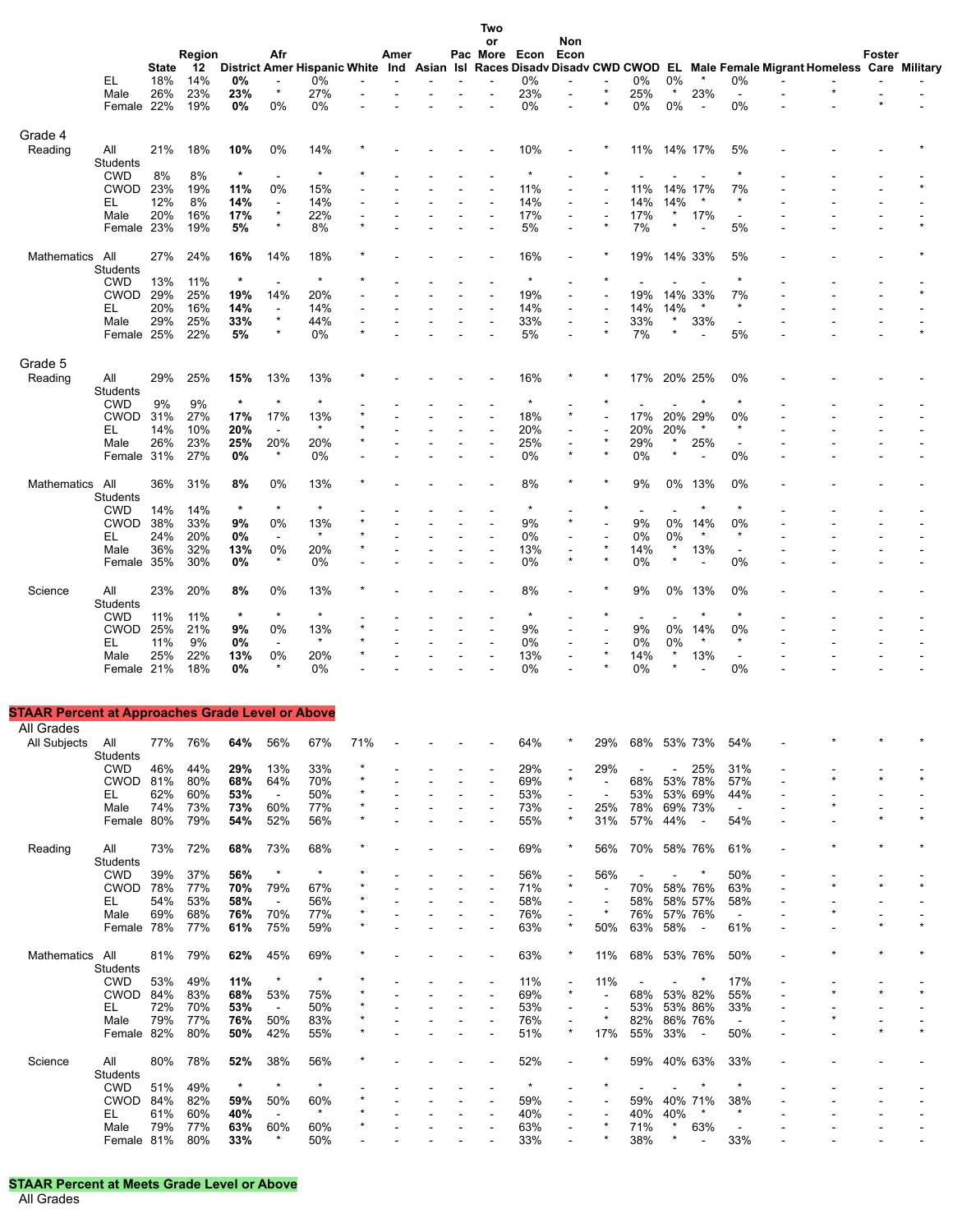|                                                           |                 |       |        |         |                          |         |     |      |  | or |               | Non     |                          |                          |                          |                |                |                                                                                                                       |         |        |  |
|-----------------------------------------------------------|-----------------|-------|--------|---------|--------------------------|---------|-----|------|--|----|---------------|---------|--------------------------|--------------------------|--------------------------|----------------|----------------|-----------------------------------------------------------------------------------------------------------------------|---------|--------|--|
|                                                           |                 |       | Region |         | Afr                      |         |     | Amer |  |    | Pac More Econ | Econ    |                          |                          |                          |                |                |                                                                                                                       |         | Foster |  |
|                                                           |                 | State | 12     |         |                          |         |     |      |  |    |               |         |                          |                          |                          |                |                | District Amer Hispanic White Ind Asian Isl Races Disadv Disadv CWD CWOD EL Male Female Migrant Homeless Care Military |         |        |  |
| All Subjects                                              | All             | 49%   | 45%    | 27%     | 17%                      | 31%     | 43% |      |  |    | 27%           |         | 10%                      | 29%                      |                          | 19% 36%        | 19%            |                                                                                                                       |         |        |  |
|                                                           | <b>Students</b> |       |        |         |                          |         |     |      |  |    |               |         |                          |                          |                          |                |                |                                                                                                                       |         |        |  |
|                                                           | <b>CWD</b>      | 24%   | 21%    | 10%     | 0%                       | 0%      |     |      |  |    | 10%           |         | 10%                      |                          |                          | 0%             | 15%            |                                                                                                                       |         |        |  |
|                                                           | <b>CWOD</b>     | 52%   | 49%    | 29%     | 20%                      | 33%     |     |      |  |    | 30%           |         | $\blacksquare$           | 29%                      |                          | 19% 39%        | 19%            |                                                                                                                       |         |        |  |
|                                                           | EL              | 29%   | 24%    | 19%     | $\blacksquare$           | 18%     |     |      |  |    | 19%           |         |                          | 19%                      |                          | 19% 31%        | 11%            |                                                                                                                       |         |        |  |
|                                                           | Male            | 47%   | 43%    | 36%     | 16%                      | 43%     |     |      |  |    | 36%           | $\star$ | 0%                       | 39%                      |                          | 31% 36%        | $\blacksquare$ |                                                                                                                       |         |        |  |
|                                                           | Female 52%      |       | 48%    | 19%     | 19%                      | 17%     |     |      |  |    | 19%           |         | 15%                      | 19%                      | 11%                      | $\blacksquare$ | 19%            |                                                                                                                       |         |        |  |
|                                                           |                 |       |        |         |                          |         |     |      |  |    |               |         |                          |                          |                          |                |                |                                                                                                                       |         |        |  |
| Reading                                                   | All             | 47%   | 44%    | 31%     | 27%                      | 31%     |     |      |  |    | 31%           |         | 11%                      | 33%                      |                          | 21% 37%        | 25%            |                                                                                                                       |         |        |  |
|                                                           | Students        |       |        |         | $\star$                  | $\ast$  |     |      |  |    |               |         |                          |                          |                          |                |                |                                                                                                                       |         |        |  |
|                                                           | <b>CWD</b>      | 21%   | 19%    | 11%     |                          |         |     |      |  |    | 11%           |         | 11%                      |                          |                          |                | 17%            |                                                                                                                       |         |        |  |
|                                                           | <b>CWOD</b>     | 50%   | 47%    | 33%     | 32%                      | 33%     |     |      |  |    | 33%           |         |                          | 33%                      |                          | 21% 39%        | 26%            |                                                                                                                       |         |        |  |
|                                                           | EL              | 23%   | 20%    | 21%     | $\sim$                   | 17%     |     |      |  |    | 21%           |         | $^\star$                 | 21%                      |                          | 21% 29%        | 17%            |                                                                                                                       | *       |        |  |
|                                                           | Male            | 43%   | 40%    | 37%     | 20%                      | 40%     |     |      |  |    | 37%           |         |                          | 39%                      |                          | 29% 37%        | $\blacksquare$ |                                                                                                                       |         |        |  |
|                                                           | Female 51%      |       | 48%    | 25%     | 33%                      | 21%     |     |      |  |    | 26%           |         | 17%                      | 26%                      | 17%                      | $\blacksquare$ | 25%            |                                                                                                                       |         |        |  |
|                                                           |                 |       |        |         |                          |         |     |      |  |    |               |         |                          |                          |                          |                |                |                                                                                                                       |         |        |  |
| Mathematics                                               | All             | 51%   | 46%    | 28%     | 14%                      | 34%     |     |      |  |    | 29%           |         | 11%                      | 30%                      |                          | 21% 41%        | 16%            |                                                                                                                       |         |        |  |
|                                                           | Students        |       |        |         | $\ast$                   | $\ast$  |     |      |  |    |               |         |                          |                          |                          |                |                |                                                                                                                       |         |        |  |
|                                                           | <b>CWD</b>      | 26%   | 24%    | 11%     |                          |         |     |      |  |    | 11%           | $\star$ | 11%                      |                          |                          |                | 17%            |                                                                                                                       |         |        |  |
|                                                           | <b>CWOD</b>     | 54%   | 50%    | 30%     | 16%                      | 36%     |     |      |  |    | 31%           |         |                          | 30%                      |                          | 21% 45%        | 16%            |                                                                                                                       |         |        |  |
|                                                           | EL              | 37%   | 32%    | 21%     | $\blacksquare$           | 22%     |     |      |  |    | 21%           |         | ×                        | 21%                      |                          | 21% 43%        | 8%             |                                                                                                                       |         |        |  |
|                                                           | Male            | 50%   | 46%    | 41%     | 20%                      | 50%     |     |      |  |    | 41%           |         |                          | 45%                      |                          | 43% 41%        | $\blacksquare$ |                                                                                                                       |         |        |  |
|                                                           | Female 51%      |       | 47%    | 16%     | 8%                       | 17%     |     |      |  |    | 16%           |         | 17%                      | 16%                      | 8%                       | $\blacksquare$ | 16%            |                                                                                                                       |         |        |  |
|                                                           |                 |       |        |         |                          |         |     |      |  |    |               |         |                          |                          |                          |                |                |                                                                                                                       |         |        |  |
| Science                                                   | All             | 53%   | 48%    | 12%     | 0%                       | 19%     |     |      |  |    | 12%           |         |                          | 14%                      | 0%                       | 19%            | 0%             |                                                                                                                       |         |        |  |
|                                                           | <b>Students</b> |       |        |         |                          |         |     |      |  |    |               |         |                          |                          |                          |                |                |                                                                                                                       |         |        |  |
|                                                           | CWD             | 25%   | 22%    | $\star$ | $\star$                  | $\ast$  |     |      |  |    |               |         |                          |                          |                          |                | $\ast$         |                                                                                                                       |         |        |  |
|                                                           | <b>CWOD</b>     | 56%   | 52%    | 14%     | 0%                       | 20%     |     |      |  |    | 14%           |         |                          | 14%                      | 0%                       | 21%            | 0%             |                                                                                                                       |         |        |  |
|                                                           | EL              | 26%   | 21%    | 0%      | $\overline{\phantom{a}}$ |         |     |      |  |    | 0%            |         |                          | 0%                       | 0%                       |                | $\ast$         |                                                                                                                       |         |        |  |
|                                                           | Male            | 53%   | 49%    | 19%     | 0%                       | 30%     |     |      |  |    | 19%           |         |                          | 21%                      | $\star$                  | 19%            | $\blacksquare$ |                                                                                                                       |         |        |  |
|                                                           | Female 53%      |       | 48%    | 0%      |                          | 0%      |     |      |  |    | 0%            |         |                          | 0%                       |                          |                | 0%             |                                                                                                                       |         |        |  |
| <b>STAAR Percent at Masters Grade Level</b><br>All Grades |                 |       |        |         |                          |         |     |      |  |    |               |         |                          |                          |                          |                |                |                                                                                                                       |         |        |  |
| All Subjects                                              | All             | 23%   | 19%    | 11%     | 4%                       | 13%     | 14% |      |  |    | 11%           |         | 0%                       | 12%                      | 9%                       | 18%            | 3%             |                                                                                                                       |         |        |  |
|                                                           | Students        |       |        |         |                          |         |     |      |  |    |               |         |                          |                          |                          |                |                |                                                                                                                       |         |        |  |
|                                                           | <b>CWD</b>      | 8%    | 8%     | 0%      | 0%                       | 0%      |     |      |  |    | 0%            |         | 0%                       |                          |                          | 0%             | 0%             |                                                                                                                       |         |        |  |
|                                                           | <b>CWOD</b>     | 25%   | 21%    | 12%     | 5%                       | 14%     |     |      |  |    | 12%           |         | $\overline{\phantom{a}}$ | 12%                      | 9%                       | 20%            | 4%             |                                                                                                                       |         |        |  |
|                                                           | EL              | 11%   | 8%     | 9%      | $\sim$                   | 8%      |     |      |  |    | 9%            |         |                          | 9%                       | 9%                       | 19%            | 4%             |                                                                                                                       |         |        |  |
|                                                           | Male            | 22%   | 18%    | 18%     | 4%                       | 23%     |     |      |  |    | 18%           |         | 0%                       | 20%                      |                          | 19% 18%        | $\blacksquare$ |                                                                                                                       |         |        |  |
|                                                           | Female 24%      |       | 20%    | 3%      | 4%                       | 3%      |     |      |  |    | 3%            |         | 0%                       | 4%                       | 4%                       |                | 3%             |                                                                                                                       |         |        |  |
|                                                           |                 |       |        |         |                          |         |     |      |  |    |               |         |                          |                          |                          |                |                |                                                                                                                       |         |        |  |
| Reading                                                   | All             | 20%   | 17%    | 11%     | 5%                       | 12%     |     |      |  |    | 11%           |         | 0%                       | 12%                      |                          | 16% 17%        | 5%             |                                                                                                                       |         |        |  |
|                                                           | <b>Students</b> |       |        |         |                          |         |     |      |  |    |               |         |                          |                          |                          |                |                |                                                                                                                       |         |        |  |
|                                                           | <b>CWD</b>      | 7%    | 6%     | 0%      | $\ast$                   |         |     |      |  |    | 0%            |         | 0%                       |                          |                          |                | 0%             |                                                                                                                       |         |        |  |
|                                                           | <b>CWOD</b>     | 22%   | 19%    | 12%     | 5%                       | 13%     |     |      |  |    | 12%           |         |                          | 12%                      |                          | 16% 18%        | 5%             |                                                                                                                       |         |        |  |
|                                                           | EL              | 8%    | 6%     | 16%     | $\sim$                   | 11%     |     |      |  |    | 16%           |         |                          | 16%                      |                          | 16% 29%        | 8%             |                                                                                                                       |         |        |  |
|                                                           | Male            | 17%   | 15%    | 17%     | 10%                      | 17%     |     |      |  |    | 17%           |         | $\ast$                   | 18%                      |                          | 29% 17%        | $\blacksquare$ |                                                                                                                       | $\star$ |        |  |
|                                                           | Female 23%      |       | 20%    | 5%      | 0%                       | 7%      |     |      |  |    | 5%            |         | 0%                       | 5%                       | 8%                       |                | 5%             |                                                                                                                       |         |        |  |
|                                                           |                 |       |        |         |                          |         |     |      |  |    |               |         |                          |                          |                          |                |                |                                                                                                                       |         |        |  |
| Mathematics All                                           |                 | 26%   | 22%    | 12%     | 5%                       | 15%     |     |      |  |    | 12%           |         | 0%                       | 13%                      |                          | 5% 22%         | 2%             |                                                                                                                       |         |        |  |
|                                                           | Students        |       |        |         |                          |         |     |      |  |    |               |         |                          |                          |                          |                |                |                                                                                                                       |         |        |  |
|                                                           | <b>CWD</b>      | 11%   | 9%     | 0%      | $\star$                  | $\ast$  |     |      |  |    | 0%            |         | 0%                       | $\overline{\phantom{a}}$ | $\overline{\phantom{a}}$ | $\ast$         | 0%             |                                                                                                                       |         |        |  |
|                                                           | <b>CWOD 28%</b> |       | 24%    | 13%     | 5%                       | 16%     |     |      |  |    | 13%           | $\star$ | $\overline{\phantom{a}}$ | 13%                      |                          | 5% 24%         | 3%             |                                                                                                                       |         |        |  |
|                                                           | EL.             | 16%   | 13%    | 5%      | $\sim$                   | 6%      |     |      |  |    | 5%            |         |                          | 5%                       |                          | 5% 14%         | 0%             |                                                                                                                       |         |        |  |
|                                                           | Male            | 25%   | 22%    | 22%     | 0%                       | 30%     |     |      |  |    | 22%           |         | $\ast$                   | 24%                      |                          | 14% 22%        | $\blacksquare$ |                                                                                                                       |         |        |  |
|                                                           | Female 26%      |       | 22%    | 2%      | 8%                       | 0%      |     |      |  |    | 2%            |         | 0%                       | 3%                       | 0%                       | $\blacksquare$ | 2%             |                                                                                                                       |         |        |  |
|                                                           |                 |       |        |         |                          |         |     |      |  |    |               |         |                          |                          |                          |                |                |                                                                                                                       |         |        |  |
| Science                                                   | aii             | 24%   | 20%    | 8%      | 0%                       | 13%     |     |      |  |    | 8%            |         |                          | 9%                       |                          | 0% 13%         | 0%             |                                                                                                                       |         |        |  |
|                                                           | Students        |       |        |         |                          |         |     |      |  |    |               |         |                          |                          |                          |                |                |                                                                                                                       |         |        |  |
|                                                           | <b>CWD</b>      | 8%    | 8%     | $\star$ | $\star$                  | $\star$ |     |      |  |    | $\star$       |         |                          | $\overline{\phantom{a}}$ | $\blacksquare$           | $\star$        | $\star$        |                                                                                                                       |         |        |  |
|                                                           | CWOD 26%        |       | 22%    | 9%      | 0%                       | 13%     |     |      |  |    | 9%            |         |                          | 9%                       | 0%                       | 14%            | 0%             |                                                                                                                       |         |        |  |
|                                                           | EL.             | 7%    | 6%     | 0%      |                          | $\star$ |     |      |  |    | 0%            |         |                          | 0%                       | 0%                       | $\ast$         | $\ast$         |                                                                                                                       |         |        |  |
|                                                           | Male            | 25%   | 21%    | 13%     | 0%                       | 20%     |     |      |  |    | 13%           |         |                          | 14%                      |                          | 13%            | $\sim$         |                                                                                                                       |         |        |  |
|                                                           | Female 23%      |       | 19%    | 0%      | $\star$                  | 0%      |     |      |  |    | 0%            |         |                          | 0%                       | $\star$                  |                | 0%             |                                                                                                                       |         |        |  |

**Two**

'\*' Indicates results are masked due to small numbers to protect student confidentiality.

Indicates zero observations reported for this group.

# **Part (iii):** Academic Growth and Graduation Rate

#### **Part (iii)(I): Academic Growth**

This section provides information on students' academic growth for mathematics and reading/ELA for public elementary schools and secondary schools which don't have a graduation rate, for the 2018-19 school year. These results include all students tested, regardless of whether they were in the accountability subset. (CWD: children with disability; CWOD: children without disability; EL: English learner)

|              | All | <b>African</b> |                                  | American |       |          | Pacific Two or More Econ |               |            |  |
|--------------|-----|----------------|----------------------------------|----------|-------|----------|--------------------------|---------------|------------|--|
|              |     |                | Students American Hispanic White | Indian   | Asian | Islander | Races                    | <b>Disady</b> | <b>CWD</b> |  |
| <b>Score</b> |     |                |                                  |          |       |          |                          |               |            |  |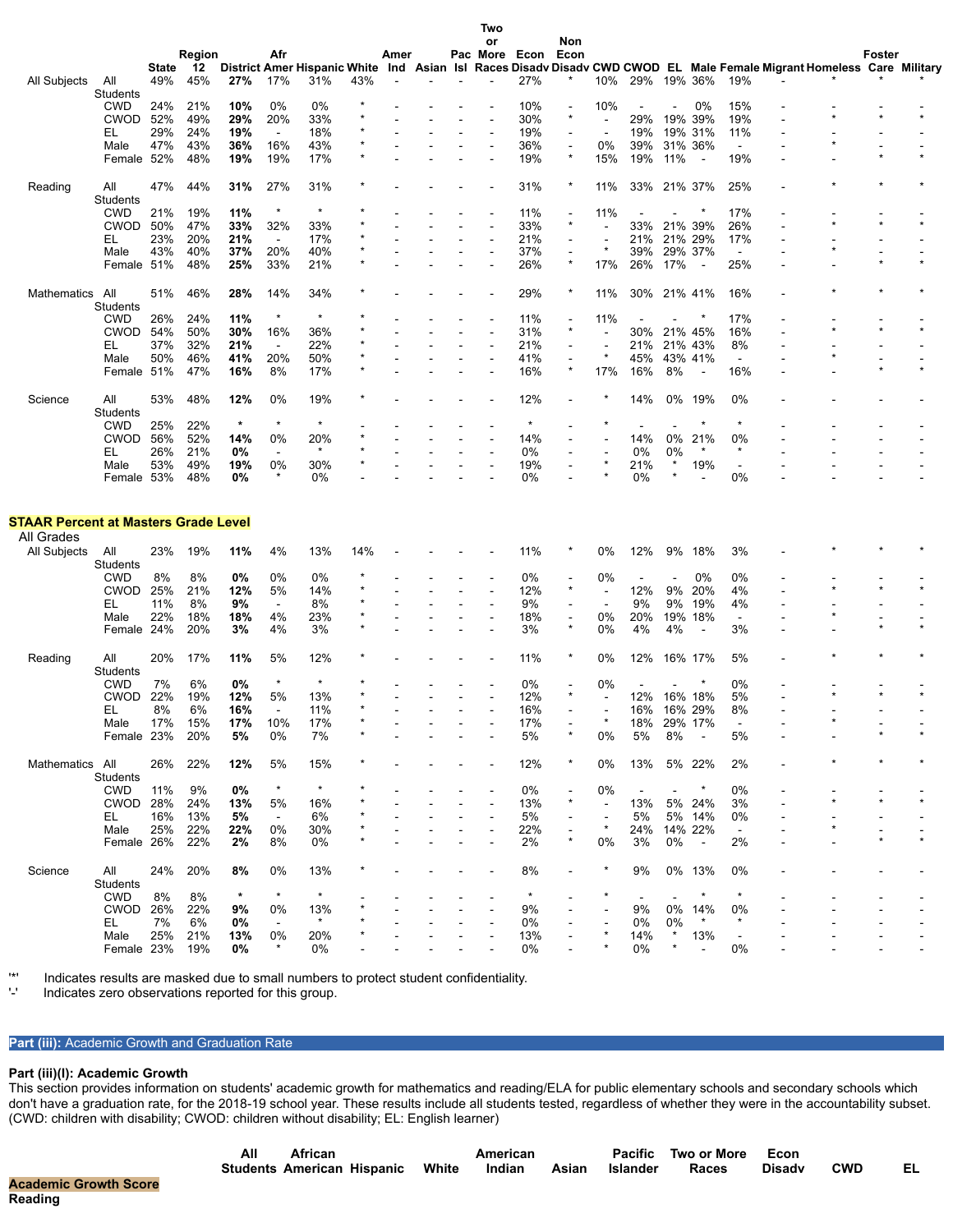|                     | All | African<br><b>Students American Hispanic</b> |    | White   | American<br>Indian       | Asian | <b>Pacific</b><br><b>Islander</b> | <b>Two or More</b><br>Races | Econ<br><b>Disady</b> | <b>CWD</b>               | EL  |
|---------------------|-----|----------------------------------------------|----|---------|--------------------------|-------|-----------------------------------|-----------------------------|-----------------------|--------------------------|-----|
| <b>All Students</b> | 69  | 65                                           | 70 | $\star$ | $\overline{\phantom{0}}$ |       | -                                 | $\overline{\phantom{0}}$    | 69                    | 43                       | 58  |
| <b>CWD</b>          | 43  |                                              |    | $\star$ |                          |       |                                   |                             | 43                    | 43                       |     |
| <b>CWOD</b>         | 73  | 77                                           |    | $\star$ | -                        |       |                                   | $\overline{\phantom{0}}$    | 73                    | $\overline{\phantom{0}}$ | 58  |
| EL                  | 58  | -                                            | 55 |         |                          |       |                                   |                             | 58                    | -                        | 58  |
| Male                | 83  | 64                                           | 89 | $\star$ |                          |       |                                   | $\overline{\phantom{0}}$    | 83                    | $\star$                  | 60  |
| Female              | 56  | 67                                           | 53 | $\star$ |                          |       |                                   |                             | 56                    | 40                       | 57  |
| <b>Mathematics</b>  |     |                                              |    |         |                          |       |                                   |                             |                       |                          |     |
| <b>All Students</b> | 73  | 62                                           | 74 |         |                          |       |                                   |                             | 73                    | 71                       | 71  |
| <b>CWD</b>          | 71  | $\star$                                      |    | $\star$ |                          |       |                                   |                             | 71                    | 71                       |     |
| <b>CWOD</b>         | 73  | 73                                           | 72 | $\star$ |                          |       |                                   |                             | 73                    | -                        | 71  |
| EL                  |     |                                              | 68 |         |                          |       |                                   |                             |                       | -                        | 71  |
| Male                | 79  | 57                                           | 86 |         |                          |       |                                   | $\overline{\phantom{0}}$    | 79                    | $\star$                  | 100 |
| Female              | 67  | 67                                           | 63 |         |                          |       |                                   |                             | 67                    | 80                       | 50  |

#### **Part (iii)(II): Graduation Rate**

This section provides information on high school graduation rates for the class of 2018.

| <b>Federal Graduation Rates</b>                                     | All                      | <b>African</b>           | <b>Students American Hispanic</b> | White                    | American<br>Indian       | Asian                    | <b>Pacific</b><br><b>Islander Races Disady</b> | Two<br>or<br><b>More</b> | Econ | <b>CWD</b>               | EL^                      | <b>Homeless</b>          | <b>Foster</b><br>Care |
|---------------------------------------------------------------------|--------------------------|--------------------------|-----------------------------------|--------------------------|--------------------------|--------------------------|------------------------------------------------|--------------------------|------|--------------------------|--------------------------|--------------------------|-----------------------|
|                                                                     |                          |                          |                                   |                          |                          |                          |                                                |                          |      |                          |                          |                          |                       |
| 4-year Longitudinal Cohort Graduation Rate (Gr 9-12): Class of 2018 |                          |                          |                                   |                          |                          |                          |                                                |                          |      |                          |                          |                          |                       |
| <b>All Students</b>                                                 | $\overline{\phantom{0}}$ | -                        | $\overline{\phantom{0}}$          | -                        |                          |                          |                                                |                          |      |                          |                          |                          |                       |
| <b>CWD</b>                                                          | $\overline{\phantom{0}}$ | $\overline{\phantom{a}}$ | $\overline{\phantom{0}}$          | $\overline{\phantom{0}}$ | $\overline{\phantom{0}}$ | -                        |                                                | -                        |      | $\overline{\phantom{0}}$ | $\overline{\phantom{0}}$ |                          |                       |
| <b>CWOD</b>                                                         | -                        | $\overline{\phantom{a}}$ | $\overline{\phantom{0}}$          | $\overline{\phantom{0}}$ | $\overline{\phantom{0}}$ | -                        |                                                |                          |      |                          | -                        |                          |                       |
| EL                                                                  | $\overline{\phantom{a}}$ | $\overline{\phantom{a}}$ | $\overline{\phantom{0}}$          | $\overline{\phantom{a}}$ | $\overline{\phantom{0}}$ | $\overline{\phantom{0}}$ |                                                |                          |      |                          | $\overline{\phantom{0}}$ |                          |                       |
| Male                                                                | $\overline{\phantom{a}}$ | $\overline{\phantom{a}}$ | $\overline{\phantom{0}}$          | $\overline{\phantom{a}}$ | $\overline{\phantom{0}}$ | $\overline{\phantom{0}}$ | $\overline{\phantom{0}}$                       | -                        |      | . .                      | $\overline{\phantom{0}}$ | $\overline{\phantom{0}}$ |                       |
| Female                                                              | $\overline{\phantom{a}}$ | $\overline{\phantom{a}}$ | $\overline{\phantom{0}}$          | $\overline{\phantom{a}}$ | -                        | -                        |                                                |                          |      |                          | -                        |                          |                       |

'\*' Indicates results are masked due to small numbers to protect student confidentiality.

 $'$ -' Indicates there are no students in the group.

Ever EL in grades 9-12

#### Part (iv): English Language Proficiency

This section provides information on the number and percentage of English learners achieving English language proficiency based on the 2019 TELPAS (Texas English Language Proficiency Assessment System) data. (EL: English learner)

| <b>Total EL in Class</b> | <b>Proficiency of EL</b> | <b>Rate of Proficiency</b> |
|--------------------------|--------------------------|----------------------------|
| 46                       |                          | 7%                         |

'^' Indicates data reporting does not meet for Minimum Size.

'\*' Indicates results are masked due to small numbers to protect student confidentiality.

Indicates zero observations reported for this group.

#### Part (v): School Quality or Student Success (SQSS)

This section provides information on the other indicator of school quality or student success, which is college, career and military readiness (CCMR) for high schools and average performance rate of the three STAAR performance levels of all students, regardless of whether they were in the accountability subset, for elementary and secondary schools without a graduation rate. (CWD: children with disability; EL: English learner)

| <b>Student Success (Student Achievement Domain Score: STAAR Component Only)</b> | All                      | African | <b>Students American Hispanic</b> | White | American<br>Indian       | Asian                    | <b>Pacific</b><br><b>Islander</b> | Two or More<br>Races     | Econ<br><b>Disady</b> | <b>CWD</b> | ΕL |
|---------------------------------------------------------------------------------|--------------------------|---------|-----------------------------------|-------|--------------------------|--------------------------|-----------------------------------|--------------------------|-----------------------|------------|----|
| <b>STAAR Component Score</b>                                                    | 34                       | 26      | 37                                | 43    | $\overline{\phantom{0}}$ | $\overline{\phantom{0}}$ | $\sim$                            | $\overline{\phantom{a}}$ | 34                    | 13         |    |
| <b>School Quality (College, Career, and Military Readiness Performance)</b>     |                          |         |                                   |       |                          |                          |                                   |                          |                       |            |    |
| %Students meeting CCMR                                                          | $\overline{\phantom{a}}$ |         |                                   |       | $\overline{\phantom{0}}$ | -                        |                                   |                          |                       |            |    |

'\*' Indicates results are masked due to small numbers to protect student confidentiality.

Indicates there are no students in the group.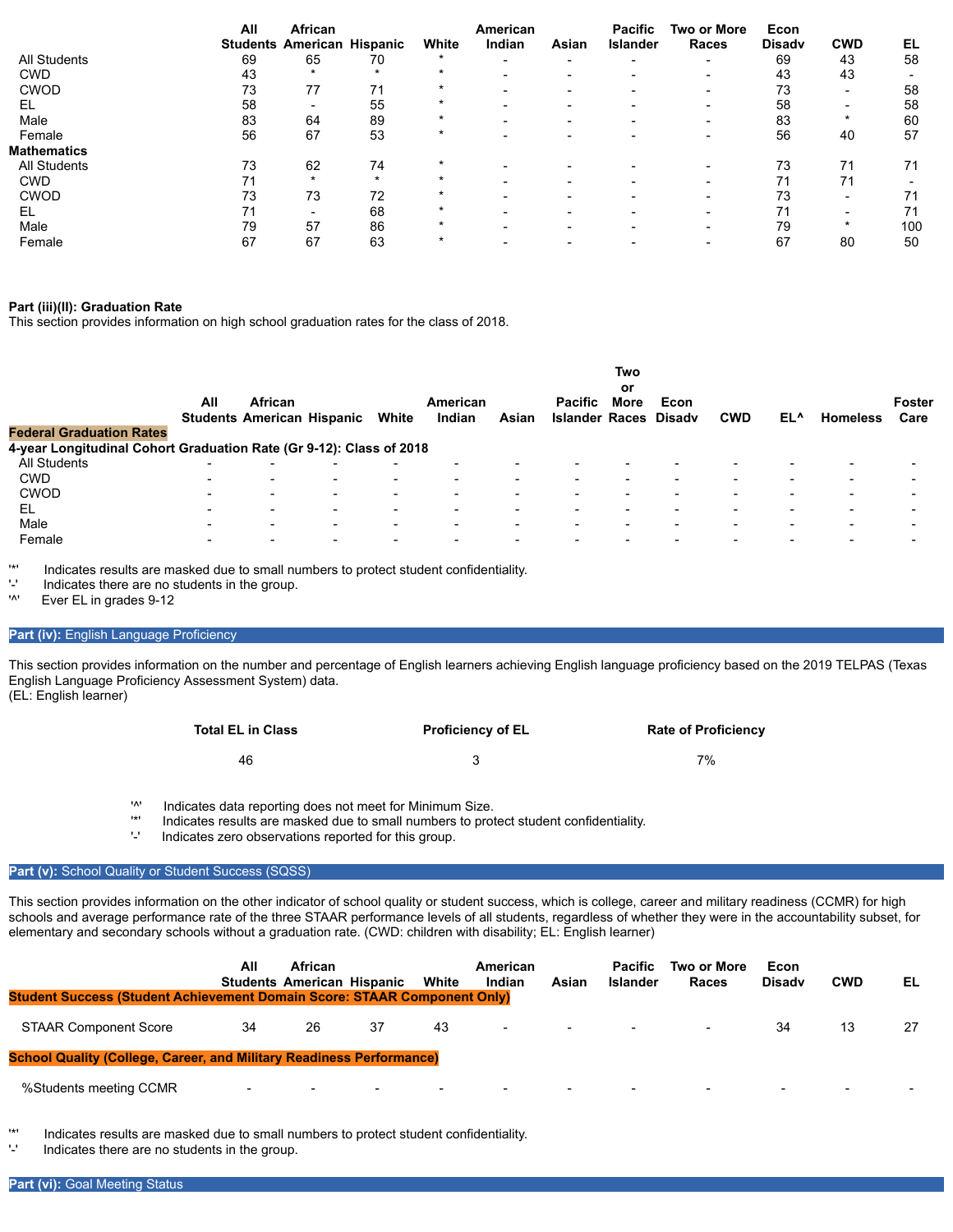This section provides information on the progress of all students and each student group toward meeting the long-term goals or interim objectives on STAAR academic performance, federal graduation rate, and English learners' language proficiency. (CWD: children with disability; EL: English learner)

|                                                                                                                                                                       | All | African<br><b>Students American Hispanic</b> |     | White | American<br>Indian | Asian | <b>Pacific</b><br><b>Islander</b> | <b>Two or More</b><br><b>Races</b> | Econ<br><b>Disadv</b> | <b>CWD</b> | $EL +$                                  |
|-----------------------------------------------------------------------------------------------------------------------------------------------------------------------|-----|----------------------------------------------|-----|-------|--------------------|-------|-----------------------------------|------------------------------------|-----------------------|------------|-----------------------------------------|
| <b>STAAR Performance Status</b>                                                                                                                                       |     |                                              |     |       |                    |       |                                   |                                    |                       |            |                                         |
| Reading                                                                                                                                                               |     |                                              |     |       |                    |       |                                   |                                    |                       |            |                                         |
| Interim Goals (2018-2022)                                                                                                                                             | 44% | 32%                                          | 37% | 60%   | 43%                | 74%   | 45%                               | 56%                                | 33%                   | 19%        | 29%                                     |
| <b>Target Met</b>                                                                                                                                                     | N   |                                              | N   |       |                    |       |                                   |                                    | N                     |            |                                         |
| Interim Goals (2023-2027)                                                                                                                                             | 52% | 42%                                          | 46% | 66%   | 51%                | 78%   | 53%                               | 62%                                | 43%                   | 31%        | 39%                                     |
| <b>Target Met</b>                                                                                                                                                     | N   |                                              | N   |       |                    |       |                                   |                                    | N                     |            |                                         |
| Interim Goals (2028-2032)                                                                                                                                             | 62% | 54%                                          | 58% | 73%   | 62%                | 82%   | 63%                               | 70%                                | 55%                   | 45%        | 52%                                     |
| <b>Target Met</b>                                                                                                                                                     | N   |                                              | N   |       |                    |       |                                   |                                    | N                     |            |                                         |
| Long-Term Goals                                                                                                                                                       | 72% | 66%                                          | 69% | 80%   | 72%                | 87%   | 73%                               | 78%                                | 67%                   | 60%        | 65%                                     |
| <b>Target Met</b>                                                                                                                                                     | N   |                                              | N   |       |                    |       |                                   |                                    | N                     |            |                                         |
| <b>Mathematics</b>                                                                                                                                                    |     |                                              |     |       |                    |       |                                   |                                    |                       |            |                                         |
| Interim Goals (2018-2022)                                                                                                                                             | 46% | 31%                                          | 40% | 59%   | 45%                | 82%   | 50%                               | 54%                                | 36%                   | 23%        | 40%                                     |
| <b>Target Met</b>                                                                                                                                                     | N   |                                              | N   |       |                    |       |                                   |                                    | N                     |            |                                         |
| Interim Goals (2023-2027)                                                                                                                                             | 54% | 41%                                          | 49% | 65%   | 53%                | 85%   | 57%                               | 61%                                | 45%                   | 34%        | 49%                                     |
| <b>Target Met</b>                                                                                                                                                     | N   |                                              | N   |       |                    |       |                                   |                                    | N                     |            |                                         |
| Interim Goals (2028-2032)                                                                                                                                             | 63% | 54%                                          | 59% | 73%   | 63%                | 88%   | 66%                               | 69%                                | 57%                   | 48%        | 59%                                     |
| <b>Target Met</b>                                                                                                                                                     | N   |                                              | N   |       |                    |       |                                   |                                    | N                     |            |                                         |
| Long-Term Goals                                                                                                                                                       | 73% | 66%                                          | 70% | 80%   | 73%                | 91%   | 75%                               | 77%                                | 68%                   | 62%        | 70%                                     |
| <b>Target Met</b>                                                                                                                                                     | N   |                                              | N   |       |                    |       |                                   |                                    | N                     |            |                                         |
| <b>English Learner Language Proficiency Status</b>                                                                                                                    |     |                                              |     |       |                    |       |                                   |                                    |                       |            |                                         |
| Interim Goals (2018-2022)<br><b>Target Met</b><br>Interim Goals (2023-2027)<br><b>Target Met</b><br>Interim Goals (2028-2032)<br><b>Target Met</b><br>Long-Term Goals |     |                                              |     |       |                    |       |                                   |                                    |                       |            | 36%<br>N<br>38%<br>N<br>40%<br>N<br>40% |
| <b>Target Met</b><br><b>Federal Graduation Status^</b>                                                                                                                |     |                                              |     |       |                    |       |                                   |                                    |                       |            | N                                       |
|                                                                                                                                                                       |     |                                              |     |       |                    |       |                                   |                                    |                       |            |                                         |
| Interim Goals (2018-2022)                                                                                                                                             | 90% | 90%                                          | 90% | 90%   | 90%                | 90%   | 90%                               | 90%                                | 90%                   | 90%        | 90%                                     |
| <b>Target Met</b>                                                                                                                                                     |     |                                              |     |       |                    |       |                                   |                                    |                       |            |                                         |
| Interim Goals (2023-2027)                                                                                                                                             | 92% | 92%                                          | 92% | 92%   | 92%                | 92%   | 92%                               | 92%                                | 92%                   | 92%        | 92%                                     |
| <b>Target Met</b>                                                                                                                                                     |     |                                              |     |       |                    |       |                                   |                                    |                       |            |                                         |
| Interim Goals (2028-2032)                                                                                                                                             | 94% | 94%                                          | 94% | 94%   | 94%                | 94%   | 94%                               | 94%                                | 94%                   | 94%        | 94%                                     |
| <b>Target Met</b>                                                                                                                                                     |     |                                              |     |       |                    |       |                                   |                                    |                       |            |                                         |
| Long-Term Goals<br><b>Target Met</b>                                                                                                                                  | 94% | 94%                                          | 94% | 94%   | 94%                | 94%   | 94%                               | 94%                                | 94%                   | 94%        | 94%                                     |

'+' STAAR Performance and Graduation use EL(Current & Monitored), EL English Learner Language Proficiency uses EL (Current).

Blank cells above represent student group indicators that do not meet the minimum size criteria.<br>Student groups with graduation rates that were at or above 90 percent are required to exceed the Student groups with graduation rates that were at or above 90 percent are required to exceed that rate by at least a tenth of a percent in the following year(s)

### **Part (vii):** STAAR Participation

This section provides the percentage of students assessed and not assessed on STAAR for mathematics, reading/ELA, and science. (CWD: children with disability; CWOD: children without disability; EL: English learner)

| <b>Participation Rate</b> |                 |      | African                  | <b>District American Hispanic White</b> |         | American<br>Indian | <b>Pacific</b><br>Asian Islander Races Disady Disady CWD CWOD | Two or<br>More | Econ | Non.<br>Econ             |      |      | EL.  |                          | <b>Male Female Migrant</b> |  |
|---------------------------|-----------------|------|--------------------------|-----------------------------------------|---------|--------------------|---------------------------------------------------------------|----------------|------|--------------------------|------|------|------|--------------------------|----------------------------|--|
|                           |                 |      |                          |                                         |         |                    |                                                               |                |      |                          |      |      |      |                          |                            |  |
| All Subjects              | All             | 100% | 100%                     | 100%                                    | 100%    |                    |                                                               |                | 100% | *                        | 100% | 100% |      | 100% 100%                | 100%                       |  |
|                           | <b>Students</b> |      |                          |                                         | $\ast$  |                    |                                                               |                |      |                          |      |      |      |                          |                            |  |
|                           | <b>CWD</b>      | 100% | 100%                     | 100%                                    |         |                    |                                                               |                | 100% | ٠                        | 100% |      |      | 100%                     | 100%                       |  |
|                           | <b>CWOD</b>     | 100% | 100%                     | 100%                                    | $\ast$  |                    |                                                               | ۰              | 100% | $\ast$                   |      | 100% | 100% | 100%                     | 100%                       |  |
|                           | EL              | 100% |                          | 100%                                    | $\ast$  |                    |                                                               |                | 100% |                          |      | 100% | 100% | 100%                     | 100%                       |  |
|                           | Male            | 100% | 100%                     | 100%                                    | $\ast$  |                    |                                                               |                | 100% | ٠                        | 100% | 100% | 100% | 100%                     |                            |  |
|                           | Female          | 100% | 100%                     | 100%                                    | $\star$ |                    |                                                               |                | 100% | $\star$                  | 100% | 100% | 100% | $\overline{\phantom{a}}$ | 100%                       |  |
| Reading                   | All             | 100% | 100%                     | 100%                                    | $\star$ |                    |                                                               |                | 100% | *                        | 100% | 100% | 100% | 100%                     | 100%                       |  |
|                           | <b>Students</b> |      |                          |                                         |         |                    |                                                               |                |      |                          |      |      |      |                          |                            |  |
|                           | <b>CWD</b>      | 100% | $\ast$                   |                                         |         |                    |                                                               |                | 100% | $\overline{\phantom{a}}$ | 100% |      |      |                          | 100%                       |  |
|                           | <b>CWOD</b>     | 100% | 100%                     | 100%                                    | $\ast$  |                    |                                                               |                | 100% | $\star$                  |      | 100% | 100% | 100%                     | 100%                       |  |
|                           | EL              | 100% | $\overline{\phantom{0}}$ | 100%                                    | $\ast$  |                    |                                                               | ۰.             | 100% | $\overline{\phantom{a}}$ |      | 100% | 100% | 100%                     | 100%                       |  |
|                           | Male            | 100% | 100%                     | 100%                                    | $\ast$  |                    |                                                               |                | 100% | $\overline{\phantom{a}}$ |      | 100% | 100% | 100%                     |                            |  |
|                           | Female          | 100% | 100%                     | 100%                                    | $\ast$  |                    |                                                               |                | 100% | $\star$                  | 100% | 100% | 100% |                          | 100%                       |  |
|                           |                 |      |                          |                                         |         |                    |                                                               |                |      |                          |      |      |      |                          |                            |  |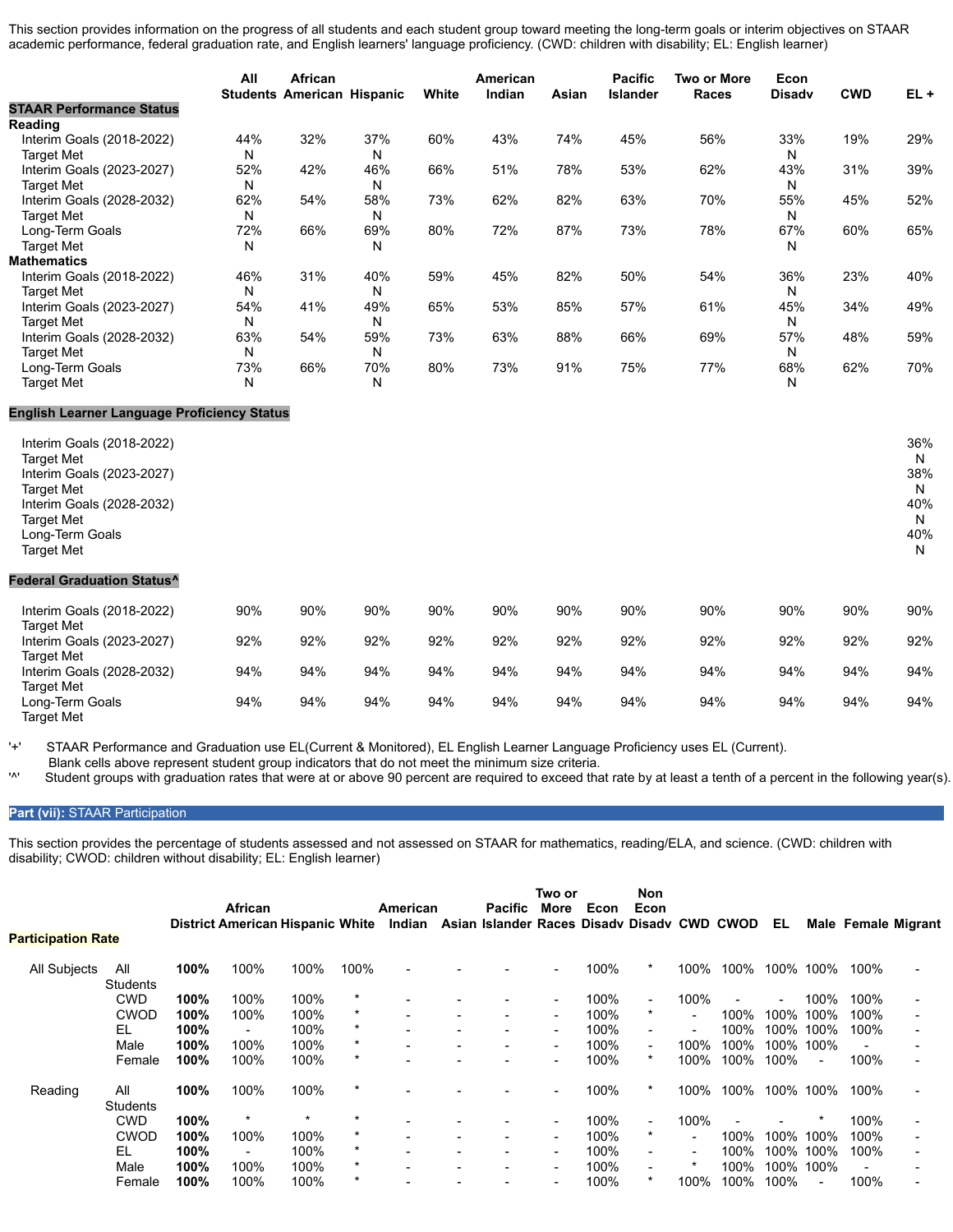|                               |                 |         |                                                                                     |         |         |          |                | Two or |         | Non                       |                          |                          |                          |                          |                          |                            |
|-------------------------------|-----------------|---------|-------------------------------------------------------------------------------------|---------|---------|----------|----------------|--------|---------|---------------------------|--------------------------|--------------------------|--------------------------|--------------------------|--------------------------|----------------------------|
|                               |                 |         | African                                                                             |         |         | American | <b>Pacific</b> | More   | Econ    | Econ                      |                          |                          |                          |                          |                          |                            |
|                               |                 |         | District American Hispanic White Indian Asian Islander Races Disady Disady CWD CWOD |         |         |          |                |        |         |                           |                          |                          | EL                       |                          |                          | <b>Male Female Migrant</b> |
| Mathematics All               |                 | 100%    | 100%                                                                                | 100%    |         |          |                |        | 100%    |                           |                          | 100% 100% 100% 100%      |                          |                          | 100%                     |                            |
|                               | <b>Students</b> |         |                                                                                     |         |         |          |                |        |         |                           |                          |                          |                          |                          |                          |                            |
|                               | <b>CWD</b>      | 100%    | $\star$                                                                             | $\star$ |         |          |                |        | 100%    | $\overline{a}$            | 100%                     |                          |                          | $\star$                  | 100%                     |                            |
|                               | <b>CWOD</b>     | 100%    | 100%                                                                                | 100%    | $\star$ |          |                |        | 100%    | $\star$                   | $\blacksquare$           | 100%                     | 100% 100%                |                          | 100%                     |                            |
|                               | EL              | 100%    | $\overline{\phantom{a}}$                                                            | 100%    | $\star$ |          |                |        | 100%    |                           |                          | 100%                     |                          | 100% 100%                | 100%                     |                            |
|                               | Male            | 100%    | 100%                                                                                | 100%    | *       |          |                |        | 100%    | $\overline{a}$            | $\star$                  | 100%                     |                          | 100% 100%                | $\blacksquare$           |                            |
|                               | Female          | 100%    | 100%                                                                                | 100%    | $\star$ |          |                |        | 100%    | $\star$                   | 100%                     | 100%                     | 100%                     | $\overline{a}$           | 100%                     |                            |
|                               |                 |         |                                                                                     |         |         |          |                |        |         |                           |                          |                          |                          |                          |                          |                            |
| Science                       | All             | 100%    | 100%                                                                                | 100%    | $\star$ |          |                |        | 100%    | $\blacksquare$            | $\ast$                   | 100%                     | 100% 100%                |                          | 100%                     |                            |
|                               | <b>Students</b> |         |                                                                                     |         |         |          |                |        |         |                           |                          |                          |                          |                          |                          |                            |
|                               | <b>CWD</b>      | $\star$ | $\star$                                                                             | $\star$ |         |          |                |        | $\star$ |                           |                          |                          |                          |                          |                          |                            |
|                               | <b>CWOD</b>     | 100%    | 100%                                                                                | 100%    | $\star$ |          |                |        | 100%    | $\overline{\phantom{a}}$  | $\overline{\phantom{a}}$ | 100%                     |                          | 100% 100%                | 100%                     |                            |
|                               | EL.             | 100%    | $\blacksquare$                                                                      | $\star$ | $\star$ |          |                |        | 100%    |                           |                          | 100%                     | 100%                     |                          | $\star$                  |                            |
|                               | Male            | 100%    | 100%                                                                                | 100%    | $\star$ |          |                |        | 100%    | $\overline{a}$            | $\star$                  | 100%                     | $\star$                  | 100%                     |                          |                            |
|                               | Female          | 100%    | $\star$                                                                             | 100%    | ÷,      |          |                |        | 100%    |                           | $\star$                  | 100%                     | $\star$                  |                          | 100%                     |                            |
| <b>Non-Participation Rate</b> |                 |         |                                                                                     |         |         |          |                |        |         |                           |                          |                          |                          |                          |                          |                            |
| All Subjects                  | All             | 0%      | 0%                                                                                  | 0%      | 0%      |          |                |        | 0%      | $\star$                   | 0%                       | 0%                       | 0%                       | 0%                       | 0%                       |                            |
|                               | <b>Students</b> |         |                                                                                     |         |         |          |                |        |         |                           |                          |                          |                          |                          |                          |                            |
|                               | <b>CWD</b>      | 0%      | 0%                                                                                  | 0%      | $\star$ |          |                |        | 0%      |                           | 0%                       | $\overline{\phantom{a}}$ | $\blacksquare$           | 0%                       | 0%                       |                            |
|                               | <b>CWOD</b>     | 0%      | 0%                                                                                  | 0%      | $\star$ |          |                |        | 0%      | $\star$                   | $\blacksquare$           | 0%                       | 0%                       | 0%                       | 0%                       |                            |
|                               |                 |         | $\blacksquare$                                                                      | 0%      | $\star$ |          |                |        | 0%      |                           | $\sim$                   | 0%                       | 0%                       | 0%                       | 0%                       |                            |
|                               | EL.             | 0%      |                                                                                     |         | $\star$ |          |                |        |         |                           |                          |                          |                          |                          |                          |                            |
|                               | Male            | 0%      | 0%                                                                                  | 0%      | $\star$ |          |                |        | 0%      | $\blacksquare$<br>$\star$ | 0%                       | 0%                       | 0%                       | 0%                       | $\blacksquare$           |                            |
|                               | Female          | 0%      | 0%                                                                                  | 0%      |         |          |                |        | 0%      |                           | 0%                       | 0%                       | 0%                       | $\blacksquare$           | 0%                       |                            |
| Reading                       | All             | $0\%$   | 0%                                                                                  | 0%      |         |          |                |        | 0%      |                           | 0%                       | 0%                       | 0%                       | 0%                       | 0%                       |                            |
|                               | <b>Students</b> |         |                                                                                     |         |         |          |                |        |         |                           |                          |                          |                          |                          |                          |                            |
|                               | <b>CWD</b>      | 0%      | $\star$                                                                             | $\star$ | $\star$ |          |                |        | 0%      |                           | 0%                       | $\overline{\phantom{a}}$ | ÷,                       | $\star$                  | 0%                       |                            |
|                               | <b>CWOD</b>     | 0%      | 0%                                                                                  | 0%      |         |          |                |        | 0%      |                           | $\blacksquare$           | $0\%$                    | 0%                       | 0%                       | 0%                       |                            |
|                               | EL              | 0%      | $\blacksquare$                                                                      | 0%      | $\star$ |          |                |        | 0%      |                           | $\blacksquare$           | 0%                       | 0%                       | 0%                       | 0%                       |                            |
|                               | Male            | 0%      | 0%                                                                                  | 0%      | $\star$ |          |                |        | 0%      |                           | $\star$                  | 0%                       | 0%                       | 0%                       | $\overline{\phantom{a}}$ |                            |
|                               | Female          | 0%      | 0%                                                                                  | 0%      | $\star$ |          |                |        | 0%      | $\star$                   | 0%                       | 0%                       | 0%                       | $\overline{\phantom{a}}$ | 0%                       |                            |
| <b>Mathematics</b>            | All             | 0%      | 0%                                                                                  | 0%      |         |          |                |        | 0%      | $\star$                   | 0%                       | 0%                       | 0%                       | 0%                       | 0%                       |                            |
|                               | <b>Students</b> |         |                                                                                     |         |         |          |                |        |         |                           |                          |                          |                          |                          |                          |                            |
|                               | <b>CWD</b>      | 0%      | $\star$                                                                             | $\star$ | $\star$ |          |                |        | 0%      |                           | 0%                       | $\overline{\phantom{a}}$ | $\sim$                   | $\star$                  | 0%                       |                            |
|                               | <b>CWOD</b>     |         |                                                                                     |         | $\star$ |          |                |        |         |                           |                          |                          |                          |                          |                          |                            |
|                               |                 | 0%      | 0%                                                                                  | 0%      | $\star$ |          |                |        | 0%      |                           | $\blacksquare$           | 0%                       | 0%                       | 0%                       | 0%                       |                            |
|                               | EL              | 0%      | $\blacksquare$                                                                      | 0%      |         |          |                |        | 0%      |                           | $\overline{\phantom{a}}$ | 0%                       | 0%                       | 0%                       | 0%                       |                            |
|                               | Male            | 0%      | 0%                                                                                  | 0%      | $\star$ |          |                |        | 0%      |                           | $\star$                  | 0%                       | 0%                       | 0%                       | $\blacksquare$           |                            |
|                               | Female          | 0%      | 0%                                                                                  | 0%      | $\star$ |          |                |        | 0%      | $\star$                   | 0%                       | 0%                       | 0%                       | $\overline{\phantom{a}}$ | 0%                       |                            |
| Science                       | All             | $0\%$   | 0%                                                                                  | 0%      |         |          |                |        | 0%      |                           |                          | 0%                       | 0%                       | 0%                       | 0%                       |                            |
|                               | <b>Students</b> |         |                                                                                     |         |         |          |                |        |         |                           |                          |                          |                          |                          |                          |                            |
|                               | <b>CWD</b>      | $\star$ | $\star$                                                                             | $\star$ |         |          |                |        | $\star$ |                           | $\star$                  | $\overline{\phantom{a}}$ | $\overline{\phantom{a}}$ | $\star$                  | $\star$                  |                            |
|                               | <b>CWOD</b>     | 0%      | 0%                                                                                  | 0%      | $\star$ |          |                |        | 0%      |                           |                          | 0%                       | 0%                       | 0%                       | 0%                       |                            |
|                               | EL              | 0%      | ÷                                                                                   | $\star$ |         |          |                |        | 0%      |                           | $\blacksquare$           | 0%                       | 0%                       | $\star$                  | $\star$                  |                            |
|                               | Male            | 0%      | 0%                                                                                  | 0%      | $\star$ |          |                |        | 0%      |                           | $\star$                  | 0%                       | $\star$                  | 0%                       | $\overline{\phantom{a}}$ |                            |
|                               | Female          | 0%      |                                                                                     | 0%      |         |          |                |        | 0%      |                           | $\star$                  | 0%                       | $\star$                  |                          | 0%                       |                            |
|                               |                 |         |                                                                                     |         |         |          |                |        |         |                           |                          |                          |                          |                          |                          |                            |

'\*' Indicates results are masked due to small numbers to protect student confidentiality.

Indicates zero observations reported for this group.

### **Part (viii):** Civil Rights Data

Part (viii)(I) This section provides information from the 2015-16 CRDC surveys, submitted by school districts to the Office for Civil Rights on measures of school quality, climate, and safety, including counts of in-school suspensions, out-of-school suspensions, expulsions, school related arrests, referrals to law enforcement, chronic absenteeism (including both excused and unexcused absences), incidences of violence, including bullying and harassment. (EL: English learner)

The data is not required for district level.

Part (viii)(II) This section provides information from the 2015-16 CRDC surveys, submitted by school districts to the Office for Civil Rights, on the number of students enrolled in preschool programs and accelerated coursework to earn postsecondary credit while still in high school.

The data is not required for district level.

/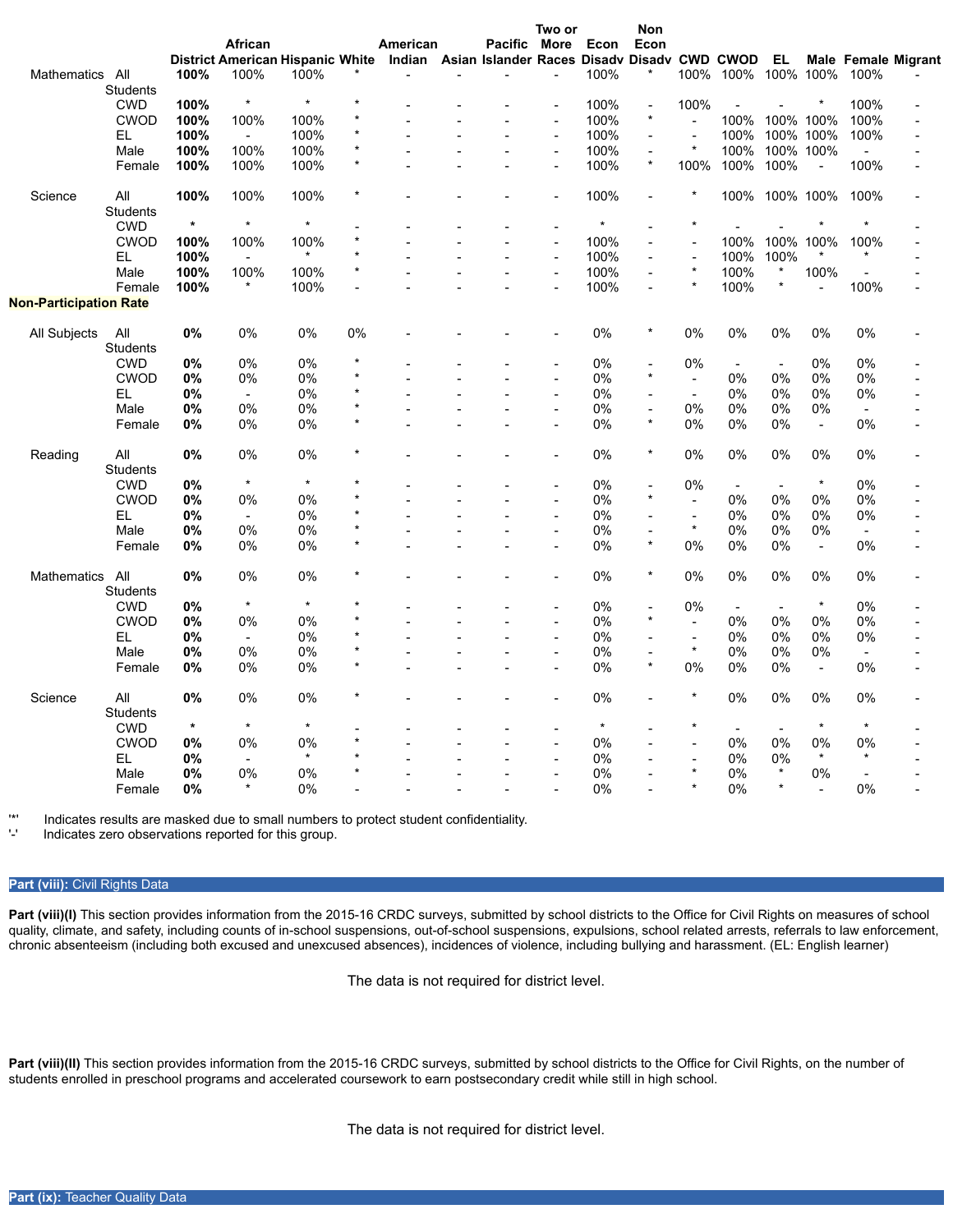This section provides information on the professional qualifications of teachers, including information disaggregated by high- and low-poverty schools on the number and percentage of (I) inexperienced teacher, principals, and other school leaders; (II) teachers teaching with emergency or provisional credentials; and (III) teachers who are not teaching in the subject or field for which the teacher is certified or licensed.

|                                                                                                        | <b>All School</b> |                          | <b>High-Poverty Schools</b> |                          | <b>Low-Poverty Schools</b> |                |
|--------------------------------------------------------------------------------------------------------|-------------------|--------------------------|-----------------------------|--------------------------|----------------------------|----------------|
|                                                                                                        | <b>Number</b>     | Percent                  | <b>Number</b>               | <b>Percent</b>           | <b>Number</b>              | <b>Percent</b> |
| Inexperienced Teachers, Principals, and Other School Leaders                                           | 7.9               | 59.4%                    | 7.9                         | 59.4%                    |                            |                |
|                                                                                                        |                   |                          |                             |                          |                            |                |
| Teachers Teaching with Emergency or Provisional Credentials                                            | 0.0               | $\overline{\phantom{a}}$ | 0.0                         | ٠                        |                            |                |
|                                                                                                        |                   |                          |                             |                          |                            |                |
| Teacher Who Are Not Teaching in the Subject or Field for Which<br>the Teacher is Certified or Licensed | 0.0               | $\overline{\phantom{a}}$ | 0.0                         | $\overline{\phantom{a}}$ |                            |                |

'-' Indicates there are no data available in the group. Blank cell indicates data are not applicable to this report.

#### **Part (x): Per-pupil Expenditure**

This section provides information on the per-pupil expenditures of federal, state, and local funds, including actual personnel expenditures and actual nonpersonnel expenditures, disaggregated by source of funds, for each school district and campus for the 2018-19 fiscal year.

|                                                         |                   | State &<br>Local<br>and<br>Federal |       | <b>State &amp; Local</b>                        |            |                                                             | Federal |              |
|---------------------------------------------------------|-------------------|------------------------------------|-------|-------------------------------------------------|------------|-------------------------------------------------------------|---------|--------------|
|                                                         | <b>Enrollment</b> | <b>Total</b><br>( \$)              | Site( | <b>District</b><br><b>Allocation</b><br>$($ \$) | Total (\$) | <b>District</b><br><b>Allocation</b><br>$($ \$)<br>Site(\$) |         | Total $(\$)$ |
| Business/central/other support services                 |                   | 176                                | 176   |                                                 | 176        |                                                             |         |              |
| Food services                                           |                   | 968                                |       |                                                 |            | 968                                                         |         | 968          |
| Instruction                                             |                   | 5,368                              | 4,942 | 53                                              | 4,996      | 373                                                         |         | 373          |
| Support services, general administration                |                   | 1,014                              |       | 1.014                                           | 1.014      |                                                             |         |              |
| Support services, instructional staff                   |                   | 212                                | 161   |                                                 | 161        | 52                                                          |         | 52           |
| Support services, operation and maintenance of<br>plant |                   | 1,074                              | 1,074 |                                                 | 1,074      |                                                             |         |              |
| Support services, pupils                                |                   | 464                                | 229   |                                                 | 229        | 235                                                         |         | 235          |
| Support services, school administration                 |                   | 1.141                              | 1,141 |                                                 | 1,141      |                                                             |         |              |
| <b>Total</b>                                            | 212               | 10,417                             | 7,723 | 1,067                                           | 8,790      | 1,627                                                       |         | 1,627        |

#### [Campus Level PPE Summary Report](https://rptsvr1.tea.texas.gov/cgi/sas/broker?_service=marykay&year4=2018&year2=18&_debug=0&single=N&title=2018-19+Federal+Report+Card&_program=perfrept.perfmast.sas&prgopt=2019%2Ffrc%2Freport_card_link.sas&ptype=H&level=district&search=distnum&namenum=161801)

 Blank cell indicates there are no data available in the group. Due to rounding, numbers may not add up precisely to the totals.

### **Part (xi):** STAAR Alternate 2 Participation

This section provides information on the number and percentage of students with the most significant cognitive disabilities who take STAAR Alternate 2, by grade and subject for the 2018-19 school year..

|             | <b>State</b><br><b>Number of ALT2</b> | <b>State</b><br>Rate of ALT2 | Region<br>12<br><b>Number of ALT2</b> | <b>Region</b><br>12<br>Rate of ALT2 | <b>District</b><br><b>Number of ALT2</b> | <b>District</b><br>Rate of ALT2 |
|-------------|---------------------------------------|------------------------------|---------------------------------------|-------------------------------------|------------------------------------------|---------------------------------|
| Grade 3     |                                       |                              |                                       |                                     |                                          |                                 |
| Reading     | 5,881                                 | $1\%$                        | 205                                   | 2%                                  |                                          |                                 |
| Mathematics | 5,880                                 | 1%                           | 205                                   | 2%                                  | ٠                                        |                                 |
| Grade 4     |                                       |                              |                                       |                                     |                                          |                                 |
| Reading     | 6,312                                 | 2%                           | 228                                   | 2%                                  | ٠                                        |                                 |
| Mathematics | 6,311                                 | 2%                           | 228                                   | 2%                                  | $\blacksquare$                           |                                 |
| Grade 5     |                                       |                              |                                       |                                     |                                          |                                 |
| Reading     | 6,133                                 | 1%                           | 254                                   | 2%                                  | $\blacksquare$                           |                                 |
| Mathematics | 6,131                                 | $1\%$                        | 254                                   | 2%                                  | $\blacksquare$                           | $\blacksquare$                  |
| Science     | 6,133                                 | $1\%$                        | 254                                   | 2%                                  | ٠                                        |                                 |
| Grade 6     |                                       |                              |                                       |                                     |                                          |                                 |
| Reading     | 6,038                                 | $1\%$                        | 231                                   | 2%                                  | $\blacksquare$                           | $\blacksquare$                  |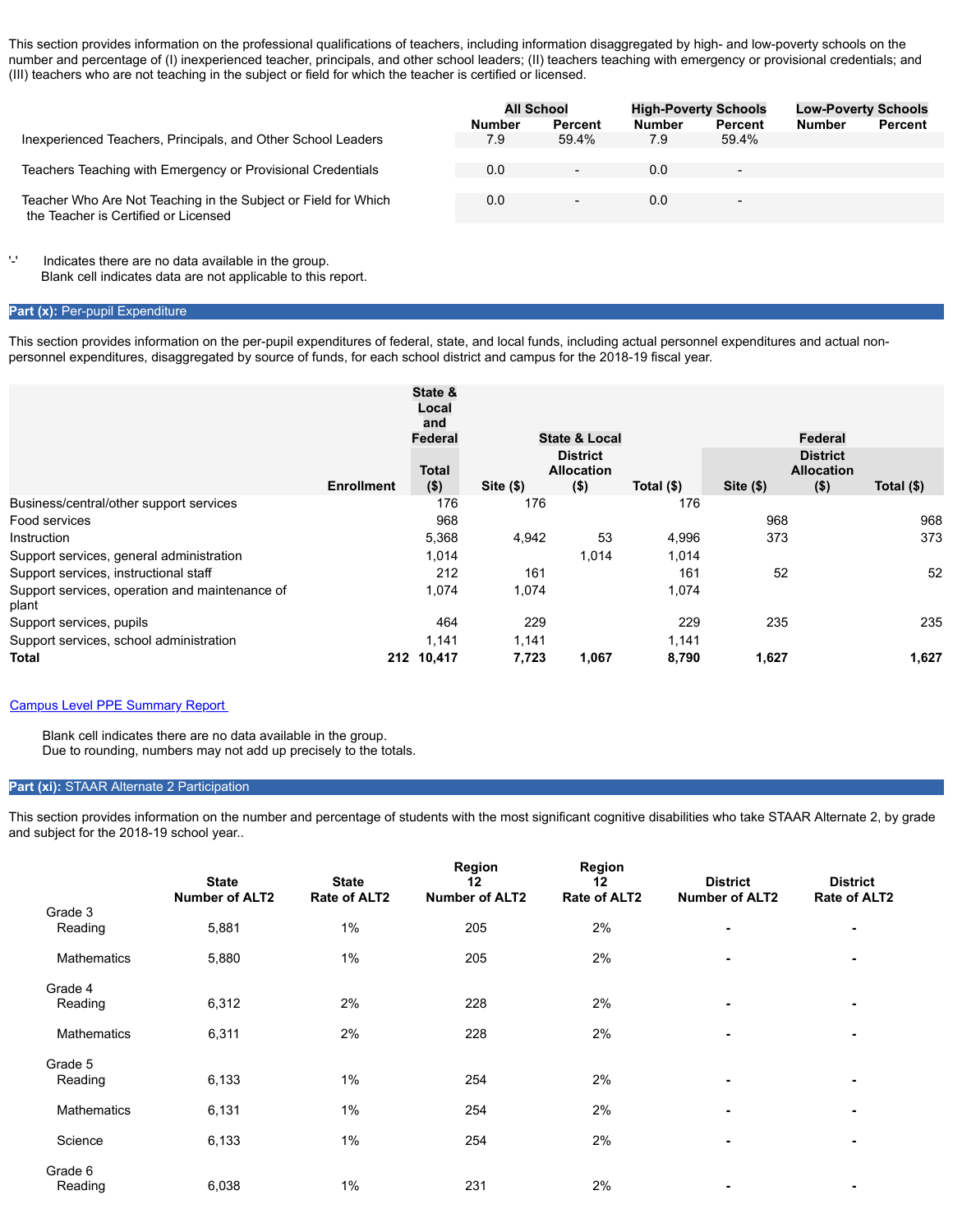|                            | <b>State</b><br><b>Number of ALT2</b> | <b>State</b><br><b>Rate of ALT2</b> | Region<br>12<br><b>Number of ALT2</b> | Region<br>12<br>Rate of ALT2 | <b>District</b><br><b>Number of ALT2</b> | <b>District</b><br>Rate of ALT2 |
|----------------------------|---------------------------------------|-------------------------------------|---------------------------------------|------------------------------|------------------------------------------|---------------------------------|
| Mathematics                | 6,036                                 | $1\%$                               | 231                                   | 2%                           |                                          |                                 |
| Grade 7<br>Reading         | 5,616                                 | $1\%$                               | 222                                   | 2%                           |                                          |                                 |
| Mathematics                | 5,616                                 | 2%                                  | 222                                   | 2%                           |                                          |                                 |
| Grade 8<br>Reading         | 5,251                                 | $1\%$                               | 201                                   | 2%                           |                                          |                                 |
| Mathematics                | 5,254                                 | 2%                                  | 201                                   | 2%                           |                                          |                                 |
| Science                    | 5,250                                 | $1\%$                               | 200                                   | 2%                           |                                          |                                 |
| End of Course<br>English I | 5,150                                 | $1\%$                               | 161                                   | $1\%$                        |                                          |                                 |
| English II                 | 4,680                                 | $1\%$                               | 167                                   | 1%                           |                                          |                                 |
| Algebra I                  | 5,122                                 | $1\%$                               | 162                                   | 1%                           |                                          |                                 |
| Biology                    | 4,954                                 | $1\%$                               | 175                                   | $1\%$                        |                                          |                                 |
| All Grades<br>All Subjects | 101,751                               | $1\%$                               | 3,801                                 | 2%                           |                                          |                                 |
| Reading                    | 45,064                                | $1\%$                               | 1,669                                 | 1%                           |                                          |                                 |
| Mathematics                | 40,350                                | $1\%$                               | 1,503                                 | 2%                           |                                          |                                 |
| Science                    | 16,337                                | 1%                                  | 629                                   | 2%                           |                                          |                                 |

'\*' Indicates results are masked due to small numbers to protect student confidentiality.

Indicates zero observations reported for this group.

# **Part (xii):** Statewide National Assessment of Educational Progress (NAEP)

This section provides results on the state academic assessments in reading and mathematics in grades 4 and 8 of the 2019 National Assessment of Educational Progress, compared to the national average of such results.

## **State Level: 2019 Percentages at NAEP Achievement Levels**

|         |                    |                                   |           | % Below Basic |         | % At or Above Basic |           | % At or Above<br><b>Proficient</b> |                      | % At Advanced           |
|---------|--------------------|-----------------------------------|-----------|---------------|---------|---------------------|-----------|------------------------------------|----------------------|-------------------------|
| Grade   | Subject            | <b>Student Group</b>              | <b>TX</b> | <b>US</b>     | ТX      | US                  | <b>TX</b> | <b>US</b>                          | ТX                   | US                      |
| Grade 4 | Reading            | Overall                           | 39        | 34            | 61      | 66                  | 30        | 35                                 | $\overline{7}$       | 9                       |
|         |                    | <b>Black</b>                      | 52        | 52            | 48      | 48                  | 16        | 18                                 | $\overline{2}$       | 3                       |
|         |                    | Hispanic                          | 48        | 45            | 52      | 55                  | 21        | 23                                 | 3                    |                         |
|         |                    | White                             | 22        | 23            | 78      | 77                  | 48        | 45                                 | 12                   | 12                      |
|         |                    | American Indian                   | $\star$   | 50            | $\star$ | 50                  | $\star$   | 19                                 | $\star$              | 3                       |
|         |                    | Asian                             | 11        | 18            | 89      | 82                  | 65        | 57                                 | 25                   | 22                      |
|         |                    | Pacific Islander                  | $\star$   | 42            | $\star$ | 58                  | $\star$   | 25                                 | $\star$              | $\overline{4}$          |
|         |                    | Two or More Races                 | 26        | 28            | 74      | 72                  | 38        | 40                                 | 6                    | 11                      |
|         |                    | Econ Disadv                       | 50        | 47            | 50      | 53                  | 19        | 21                                 | 3                    | 3                       |
|         |                    | <b>Students with Disabilities</b> | 79        | 73            | 21      | 27                  | 8         | 10                                 |                      | $\overline{\mathbf{c}}$ |
|         |                    | English Language Learners         | 61        | 65            | 39      | 35                  | 12        | 10                                 | $\overline{2}$       |                         |
|         | <b>Mathematics</b> | Overall                           | 16        | 19            | 84      | 81                  | 44        | 41                                 | 9                    | 9                       |
|         |                    | <b>Black</b>                      | 24        | 35            | 76      | 65                  | 32        | 20                                 | 3                    | 2                       |
|         |                    | Hispanic                          | 19        | 27            | 81      | 73                  | 35        | 28                                 |                      | 3                       |
|         |                    | White                             | 8         | 11            | 92      | 89                  | 59        | 52                                 | 16                   | 12                      |
|         |                    | American Indian                   |           | 33            | $\star$ | 67                  | $\star$   | 24                                 | $\ddot{\phantom{1}}$ | 4                       |
|         |                    | Asian                             | 4         | 7             | 96      | 93                  | 82        | 69                                 | 45                   | 28                      |
|         |                    | Pacific Islander                  | $\star$   | 36            | $\star$ | 64                  | $\star$   | 28                                 | $\star$              | 6                       |
|         |                    | Two or More Races                 | 9         | 16            | 91      | 84                  | 51        | 44                                 | 9                    | 10                      |
|         |                    | Econ Disadv                       | 21        | 29            | 79      | 71                  | 32        | 26                                 | 3                    | 3                       |
|         |                    | <b>Students with Disabilities</b> | 55        | 54            | 45      | 46                  | 13        | 14                                 |                      | $\overline{2}$          |
|         |                    | English Language Learners         | 24        | 41            | 76      | 59                  | 29        | 16                                 | $\overline{2}$       | 1                       |
| Grade 8 | Reading            | Overall                           | 33        | 27            | 67      | 73                  | 25        | 34                                 | $\overline{2}$       | 4                       |